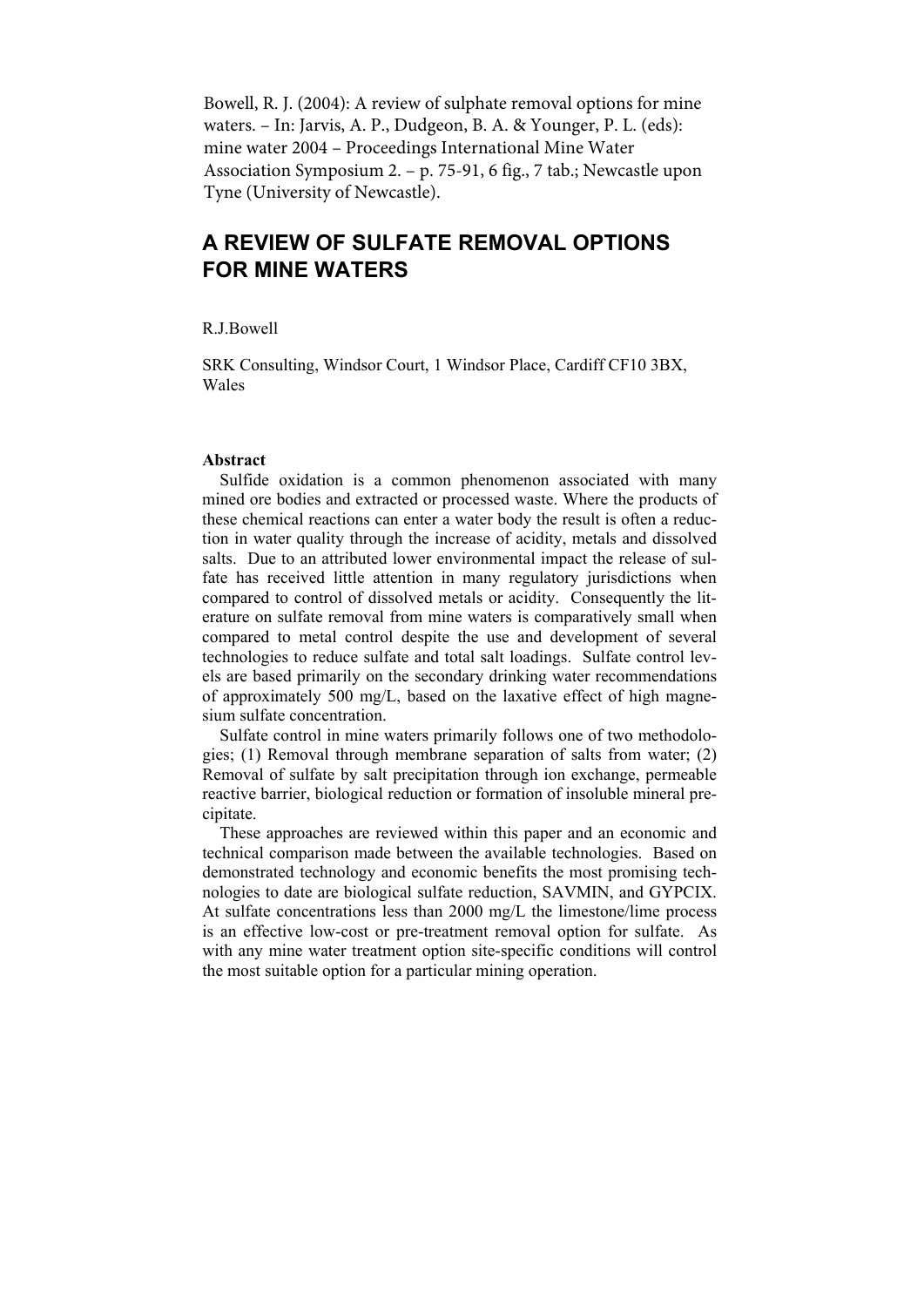### **1. Introduction**

Acid rock drainage mechanisms involve the oxidation of sulfide minerals and can lead to highly acidic, metal-rich waters with high sulfate content. However sulfate has a potential corrosive and purgative effect (AWWA, 1999). Waters rich in sulfate also have a high scaling potential. In South Africa, for example, it is estimated that 75% of gold mines have scaling processes essentially related to saturation of water with respect to CaSO4 (Juby, 1989). Increasingly sulfate is being considered as one of the more significant long term water quality issues for mining operations and process plants, particularly in countries with problems of fresh water supply such as South Africa and Australia (Bosman, 1985; Maree et al., 1989; Adlem et al., 1991; Du Plessis and Swartz, 1992; Everett et al., 1994; Bowell, 2000; Geldenhuys et al., 2001; Younger et al., 2002).

This invited review will assess the options available for sulfate removal from mine waters and discuss an economic and technical comparison made between the available technologies

# **1.1 Sulfur hydrogeochemical cycle**

Sulfur occurs in a number of oxidation states of which only three, the -2 (sulfide), 0 (native sulfur) and +6 (sulfate) are considered stable in nature, with sulfate the dominant aqueous sulfur species found in most aerobic geochemical systems (Chappelle, 1993). The dissolved concentration of sulfate in mine drainage appears largely to be controlled by the solubility of gypsum  $(\sim 2.3 \text{ g/L} \text{ CaSO}_4$  assuming no other interactions). This solubility generally equates to  $\sim$  500 mg/L Ca and 1800 mg/L sulfate (Figure 1).



The actual mechanisms involved in sulfide oxidation are complex and reviews have been published elsewhere (Nordstrom, 1982; Kleinnmann and Pacelli, 1991).The most common source of sulfate release is oxidation of  $FeS<sub>2</sub>$ . Pyrite and/or marcasite generate the acidity of the mine waters and

simultaneously supply large quantities of Fe and sulfate, for example, one tonne of ore with 1% pyritic sulfur can produce over 15 kg of ochre and 30 kg of sulfuric acid.

On weathering, sulfides can either release all sulfate or only a portion and form secondary salts, such as halotrichite. These minerals are highly soluble so can represent an instantaneous source of sulfate-rich water upon dissolution and hydrolysis. (Cravotta, 1994; Alpers et al., 2003).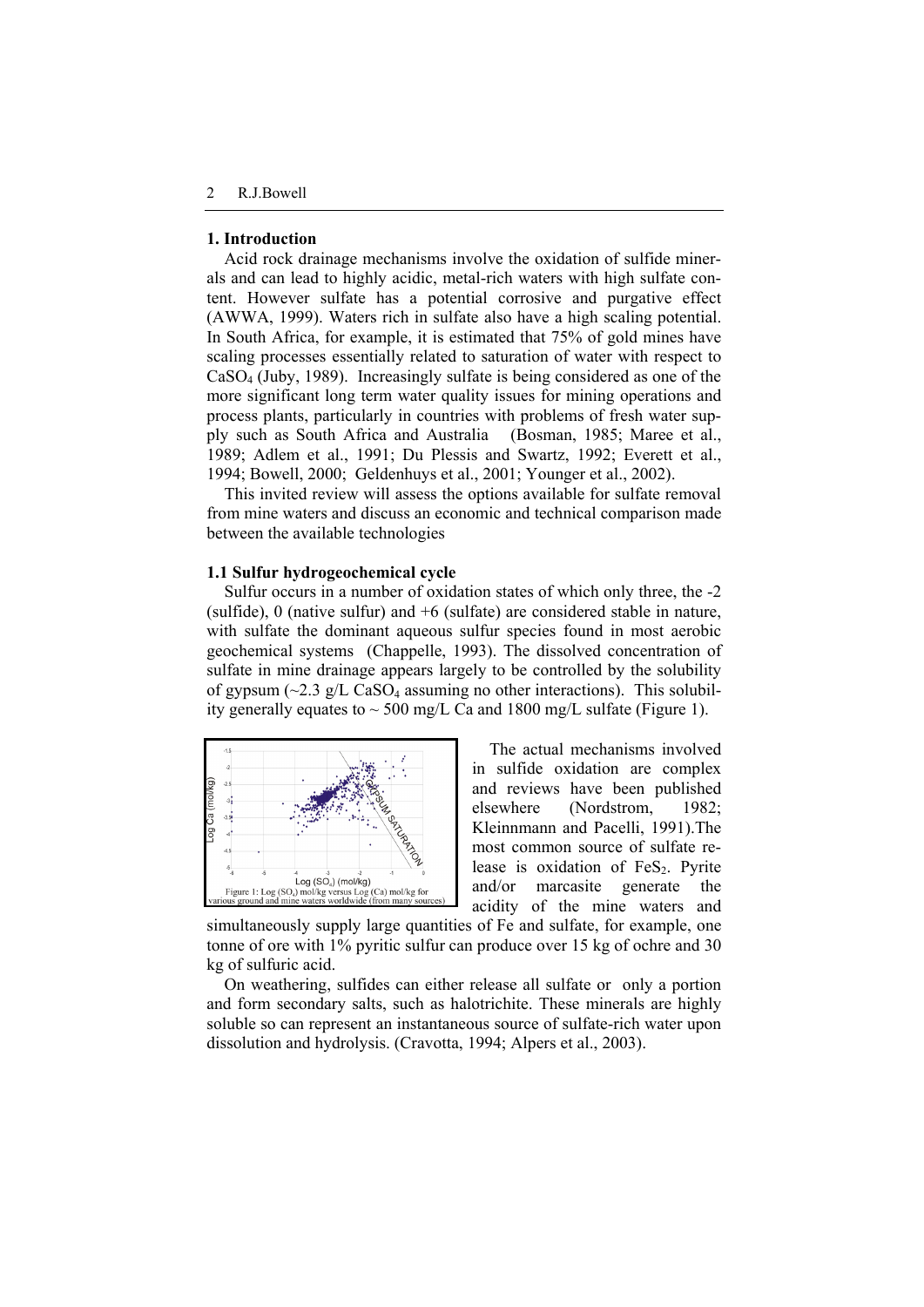Sulfate reduction has been identified to occur in sediments (Fillipek and Owen, 1980) natural wetlands and in mine waste (Kleinmann and Pacelli, 1991; Benner et al., 2002) and in natural gas reservoirs at low and high temperatures (Trudinger et al., 1985). Over time in these locations metal and sulfate concentrations have been observed to be lower and pH increases to pH 7-8. The activities of sulfur species may be directly or indirectly associated with the metabolism of microorganisms (Gould et al., 1994). Indirect activities include the dissolution of the minerals under acidic conditions that result from microbial metabolism, mineral precipitation in anaerobic environments, adsorption to microbes and the formation or disassociation of organometallic and arsine complexes. Direct metabolic activity requires minerals as either soluble trace element within the cell metabolic activity or to serve as specific oxidizing substrates, electron donors/acceptors in the oxidation reduction activities.

# **1.2 Regulatory Control, Sulfate Corrosion and Toxicity**

The accumulation of salts such as calcium sulfate in waters limits the number of cycles of reuse of water on a mine site and creates environmental problems if discharged (Sayre, 1988; DWAF, 1989). This is particularly a problem where mining is active in semi-arid to arid environments such as western USA, southern Africa, the Middle East, Central Asia, parts of Australia and southern Europe. Demand on available water in some places is such that much of the water is recycled. For example in South Africa the average TDS of discharge water in the Rand Water Board Area has risen from approximately 130 mg/L in 1935 to in excess of 1000 mg/L in 1980 (Heynike and McCulloch, 1982). Although not toxic in itself elevated sulfate (concentrations above 600 mg/L) in drinking water has been observed to result in a purgation of the alimentary canal (WHO, 1996). Where high magnesium or sodium corresponds with high sulfate a laxative and/or dehydration effect has also been reported (WHO, 1996).

Increasing concern has led to the introduction of recommended guideline values, rather than standards, for sulfate and TDS in groundwater and effluent discharge (Table 1). These typically are based on USEPA or WHO guidelines as to the maximum concentration of a particular chemical constituent in drinking water or water utilized by livestock or for irrigation and generally recommend no more than 500 mg/L sulfate (WHO,1996; Sayre, 1988; DWAF, 1993; Flanagan, 1990; USEPA, 1999, 2002).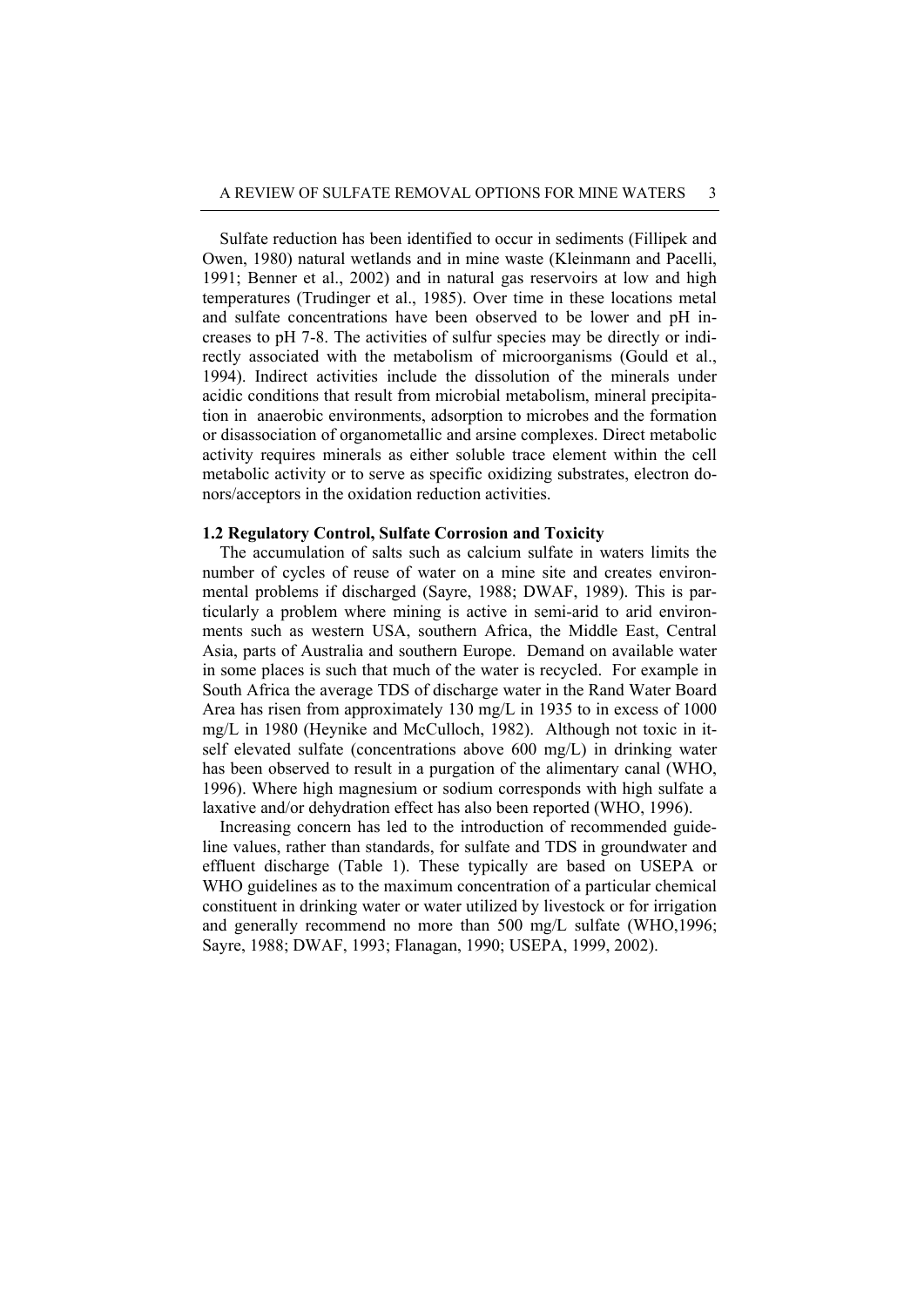#### **Table 1: Recommended maximum Sulfate levels, in mg/l**

| Country                          | <b>Sulfate</b> |
|----------------------------------|----------------|
| USA effluent                     | 500            |
| Canada effluent                  | 1500           |
| EU guide limit                   | 1000           |
| DWAF effluent (South Africa)     | 600            |
| Australia                        | 1000           |
| WHO guideline for drinking water | 250            |

References: WHO, 1996; Sayre, 1988; DWAF, 1993; Flanagan, 1990; USEPA, 1999, 2002

### **2. Treatment options and selection**

Information on the treatment options presented was obtained from published and unpublished sources from Europe, South Africa, Australia, and the USA. The various approaches are discussed under two broad caterogories; Membrane removal and Sulfur precipitation. A tabulated summary of each of the processes is presented in the appendix and are based on previous compilations by Bowell (2000) and Lorax (2003).

### **3. Membrane removal of sulfate**

Membrane removal of sulfate utilizes three possible methods; reverse osmosis, electrical dialysis and filtration.

### **3.1 Reverse Osmosis**

This process replies on a semi-permeable membrane which separates a strong solution and a dilute solution. The greater the concentration differential across the membrane, the higher the tendency for water to permeate to the concentrated solution. This hydraulic force is the osmotic pressure of the system. In reverse osmosis an external hydraulic pressure is applied to the saline brine thus forcing water through the membrane against osmotic pressure.

In the case of brine concentration of  $\sim$  30 g/L osmotic pressure is around 25 bars. Where water is low in calcium (<100 mg/L) and sulfate (<700 mg/L), conventional reverse osmosis can be used, although at higher concentrations scaling will occur. Modified processes have been proposed including seeded reverse osmosis (SRO) (Harries, 1985) and special reverse osmosis has been developed to treat mine waters (SPARRO) in South Africa (Chamber of Mines Organization, 1988).

Seeded Reverse Osmosis (SRO) actively promotes precipitation of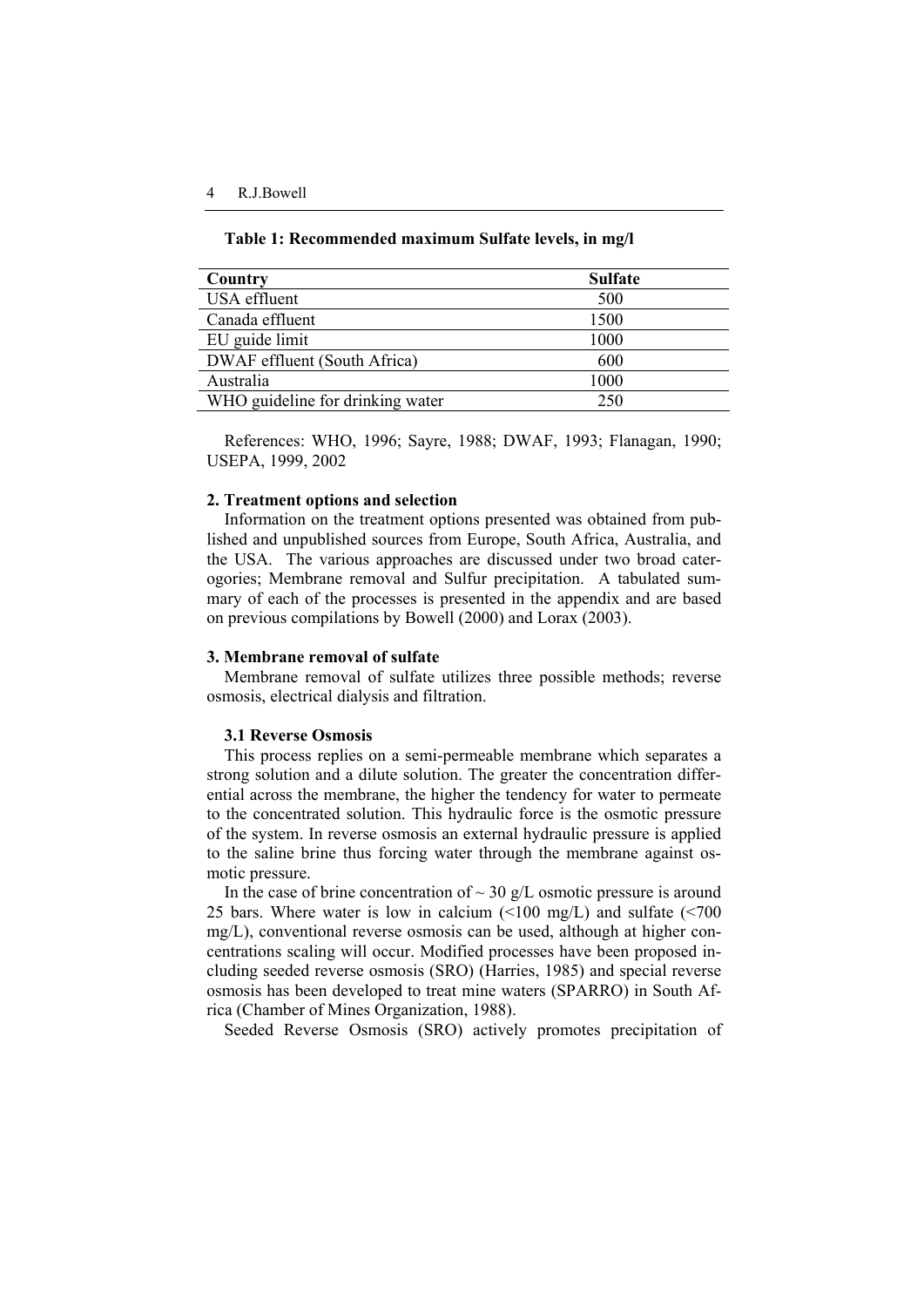$CaSO<sub>4</sub>$  prior to membrane treatment, reducing the corrosion of the membrane walls and fouling by salt precipitation. This pre-treatment method involves a suspension of seed crystals introduced into the effluent *via* recycling of waste slurry. This crystal slurry is approximately 10% solids and a tubular reverse osmosis (TRO) system is required because hollow fibre systems are unsuitable because of fouling. A number of disadvantages exist with SRO despite high salt and water recovery and reduced costs. Energy consumption is high; there is poor control of  $CaSO<sub>4</sub>$  seed and seed solution controls.

Redevelopment of the SRO process led to the patent of the Slurry Precipitation and Recycle Reverse Osmosis (SPARRO) process (Pulles et al., 1992). Extensive pilot plant test work has been undertaken and included the precipitation of metals by increasing effluent pH to 10 as a pretreatment step. This is followed by cooling, filtration and readjustment of pH 5-6 for protection of the membrane process. A pilot plant for SRO has been operated in South Africa for 5000 hours and had a 96% water recovery reducing sulfate from approximately 6600 mg/L to 150 mg/L A water recovery of over 95% has been demonstrated by pilot studies. A problem observed during pilot operation of the process was difficulty in maintaining a flux rate of 550  $\text{L/m}^2/\text{d}$  due to fouling of the membrane, most likely due to suspended  $SiO<sub>2</sub>$  particles.

Laboratory testwork for a lower pressure RO circuit have been published (Everett et al., 1994). At pressures of  $\sim 600$  Kpa, at least 80% recovery of water was achieved. Several pre-treatment steps have been proposed in order to extend membrane life. This includes chlorination to remove bacteria, water softening to buffer pH and ion exchange to reduce salt loading.

### **3.2 Electrodialysis and Electrodialysis Reversal (EDR)**

This process uses direct electrical current across a stack of alternating cation and anion selective membranes. In the effluent, anions are attracted to the anode but cannot pass through anion-impermeable membranes and are thus concentrated. Cations move in the opposite direction and are impeded by cation-impermeable/anion-permeable barriers. The initial container has thus been deleted of salts and the cleaned water can be extracted. By the use of current reversal the process is greatly improved. The anode and cathode can be periodically changed as can the effluent and clean water channels. This reduces potential for membrane fouling and facilitates regeneration of the membrane by self-cleaning. A major advantage of EDR over other RO techniques is that the system is not sensitive to effluent temperature or pH. Capital costs are reduced as are working costs due to lower working pressures. However CaSO<sub>4</sub> scaling can occur due to inade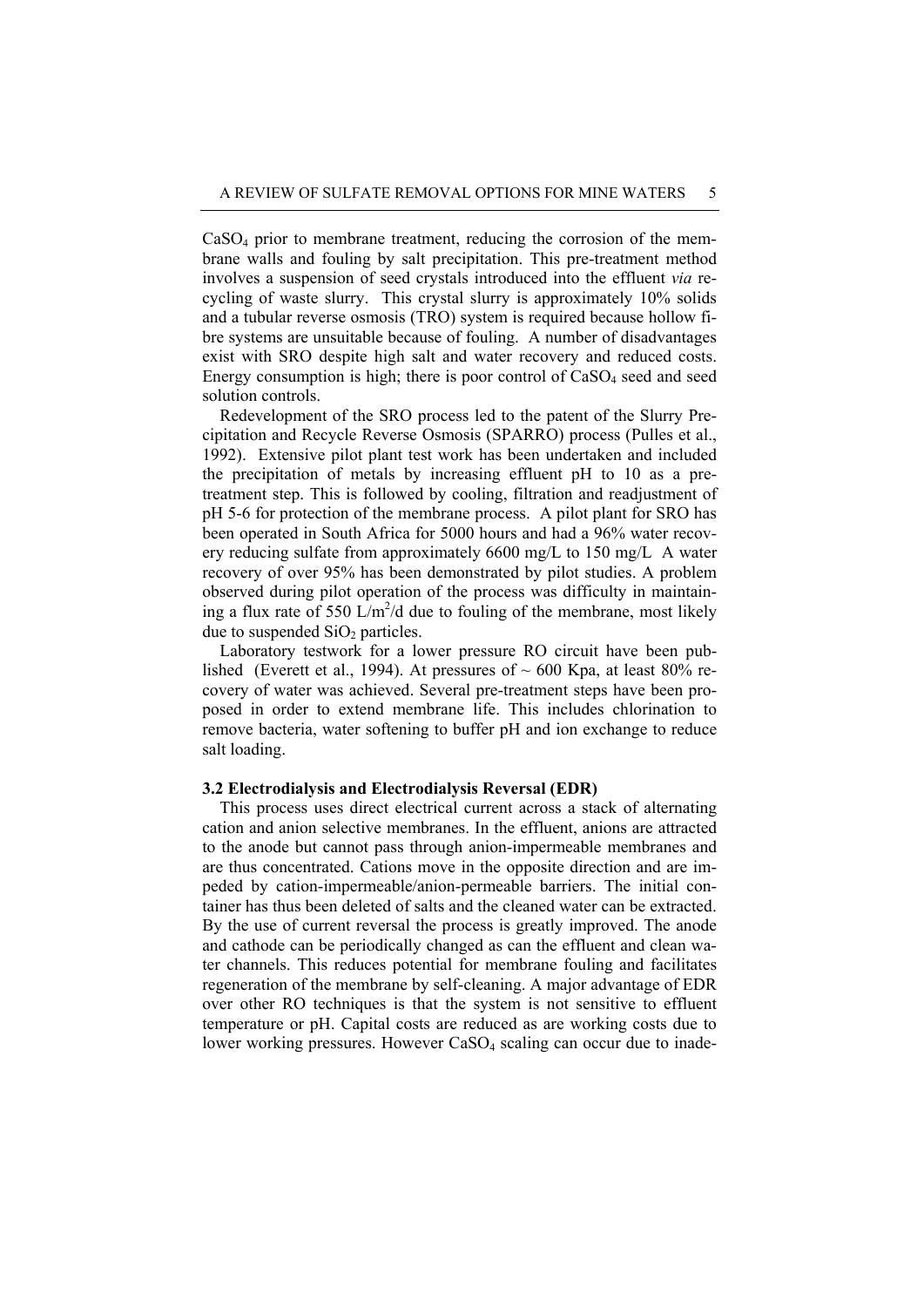quate pre-treatment. A pilot plant study at Beatrix gold mine in South Africa achieved a recovery of 80% salt ad recycled 84% water. The water has high Fe, Mn, Na and Cl as well as sulfate (Juby and Pulles, 1990).

### **3.3 Filtration**

Filtration is probably one of the more effective means by which suspended particles can be separated from fluids (Buchanan, 1987). Mine waters are characterized by high suspended solid loadings which can be efficiently removed by settlement of coarse material and filtration of the majority of particles, most of which are less than 30 μm. Any filtration process requires pre-treatment where coarse particles dominate suspended load high fluid flow is present and consequently rapid rates of thickening and filtration.

Common techniques of filtration involve the use of polyelectrolytes or metal salts to act as a precipitating agent or target for flocculation. Physical rather than chemical techniques are also available including screening, freezing or thawing, elutriation and irradiation. A number of filtration options are available from deep bed filters which can be used to clarify fluids to high purity, slow or continuous (or rapid) sand filters can be used to reduce turbidity and TDS.

Ultra-fine slurry particles can also be filtered using vacuum filtration and electrolysis (Bollinger, 1984). Electrofiltration is particularly suited to ultra-fine or colloidal particles  $(50\% \le 2 \text{ µm})$ . A well dispersed slurry is placed in an active electric field results in migration of particles towards the anode since they have a net negative charge. As most slurries are at high pH the net negative charge is due to surface pH exceeding  $pH_{pzc}$  imparting a negative charge on mineral surfaces (Ericksson, 1988). At the anode a densely packed precipitate or cake is formed with a low water content. Through electro-osmosis the cake can be further dewatered, increasing water recovery. The cathode essentially acts as a mechanical filter in which a vacuum is created on the filtrate side forming a thin precipitate or cake on the filter cloth. This acts as a trap for ultra-fine particles. Electroosmotic pressure operates in conjunction with the vacuum enabling the production of a clear filtrate at higher rates than conventional vacuum filters (Bollinger, 1984).

#### **4. Sulfur precipitation approaches**

The removal of sulfur from mine waters by precipitation may be approached in one of three ways:

1. Precipitation of gypsum or mirabilite,  $Na<sub>2</sub>SO<sub>4</sub>$ .10H<sub>2</sub>O through ion exchange removal, and saturation through converging of pure cation or anion streams.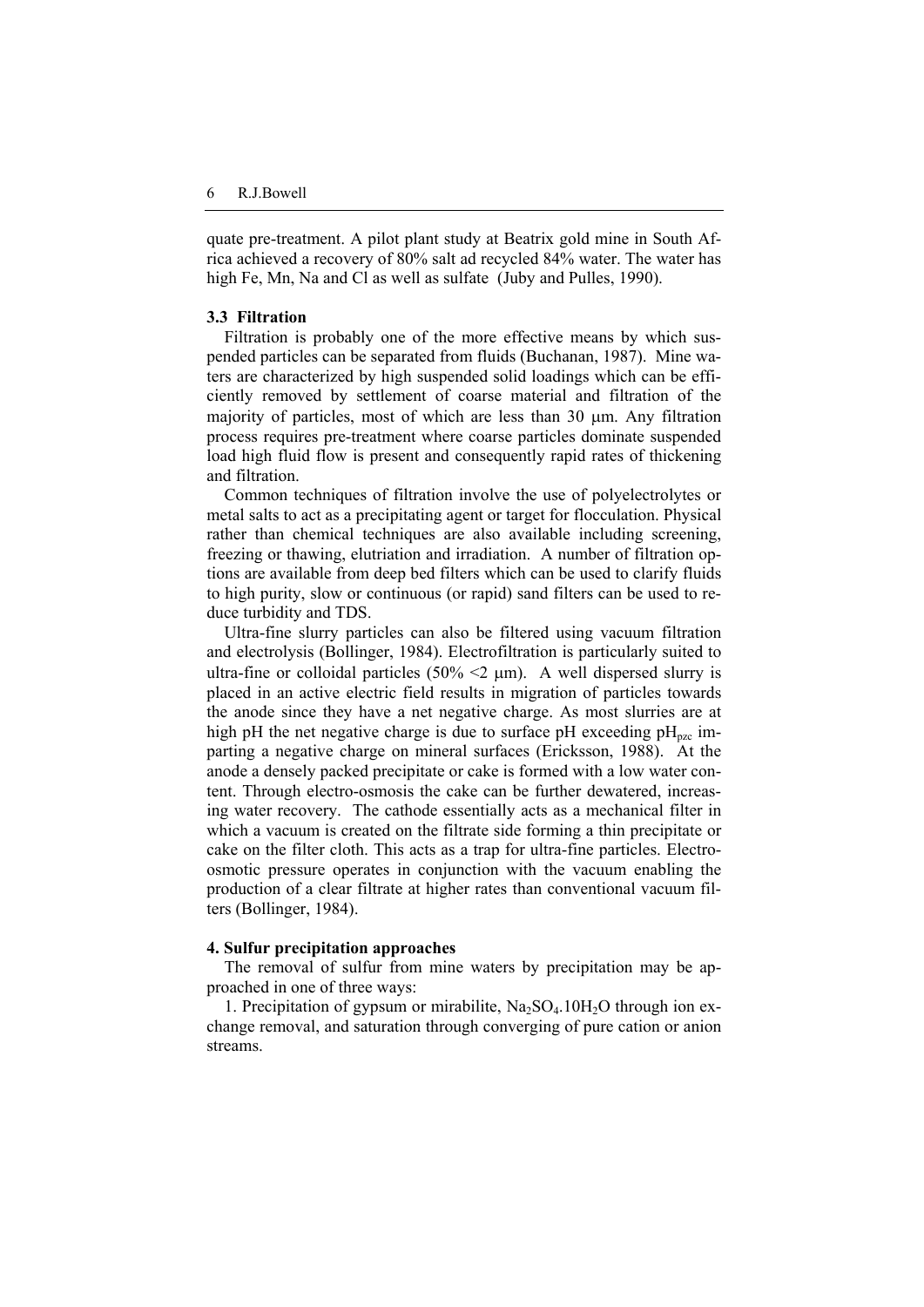2. Precipitation of an insoluble sulfate salt through chemical saturation and precipitation to produce gypsum,  $CaSO<sub>4</sub>$ .2H<sub>2</sub>O (limestone/lime), barite, BaSO4 (addition of barium salts) or ettringite,  $Ca<sub>6</sub>Al<sub>2</sub>(SO<sub>4</sub>)<sub>3</sub>(OH)<sub>12</sub>26H<sub>2</sub>O$  (addition of alum, gypsum and lime).

3. Precipitation of sulfur or sulfide through biologically mediated reduction. This has the benefit of potentially also removing metal sulfides that can be economically recovered as ore material (such as with the Biotech process installed at the Bisbee mining operation, Arizona).

# **4.1 Ion-Exchange**

Ion exchange resins are materials which contain large polar exchange groups held together by a three dimensional network (Helffrich, 1962). The process is an exchange of ions or molecules between solid and liquid with no substantial change to the solid structure. One of the targeted ions is essentially removed from the liquid phase and attached to the solid structure in exchange for another ion (typically hydrogen or hydroxyl) thus rendering the target ion immobile.

In the case of  $CaSO<sub>4</sub>$  sulfate, being an anion, would typically be exchanged for hydroxyl on a positively charged resin (an *anionic resin*) while calcium, a cation, would be exchanged for hydrogen and so be attached to a negatively charged resin (a *cationic resin*). As with reverse osmosis, scaling of  $CaSO<sub>4</sub>$  is common in conventional circuits. To overcome these problems a modified form of ion exchange has been developed to treat Ca-sulfate waters (GYPCIX).

The GYPCIX process (Gussmann and Nagy, 1993; Robertson et al., 1993) is a novel process based on ion exchange resins which uses low cost reagents such as lime and sulfuric acid for resin regeneration (Figure 2). The resins used have been designed so as to target calcium and sulfate so as to reduce gypsum levels in effluent thereby reducing TDS and corrosion potential. Additionally a pure gypsum product is the result of both cationic and anionic exchange and can be sold commercially thus offsetting treatment costs. The reactions occur by mechanisms such as:

*Cation Regeneration*

 $R = Ca^{2+} + H_2SO_4 = 2 R = H^+ + CaSO_4$ *Anion Regeneration*  $R = SO_4^2 + Ca(OH)_2 + CaSO_4$ 

Pilot plant results in South Africa suggest that fouling caused by gypsum precipitation in conventional ion exchange circuits can be avoided using the GYPCIX process (Robertson et al., 1993). As the waste streams can be combined the gypsum in the slurry can be settled and the supernatant water recycled so improving water recovery.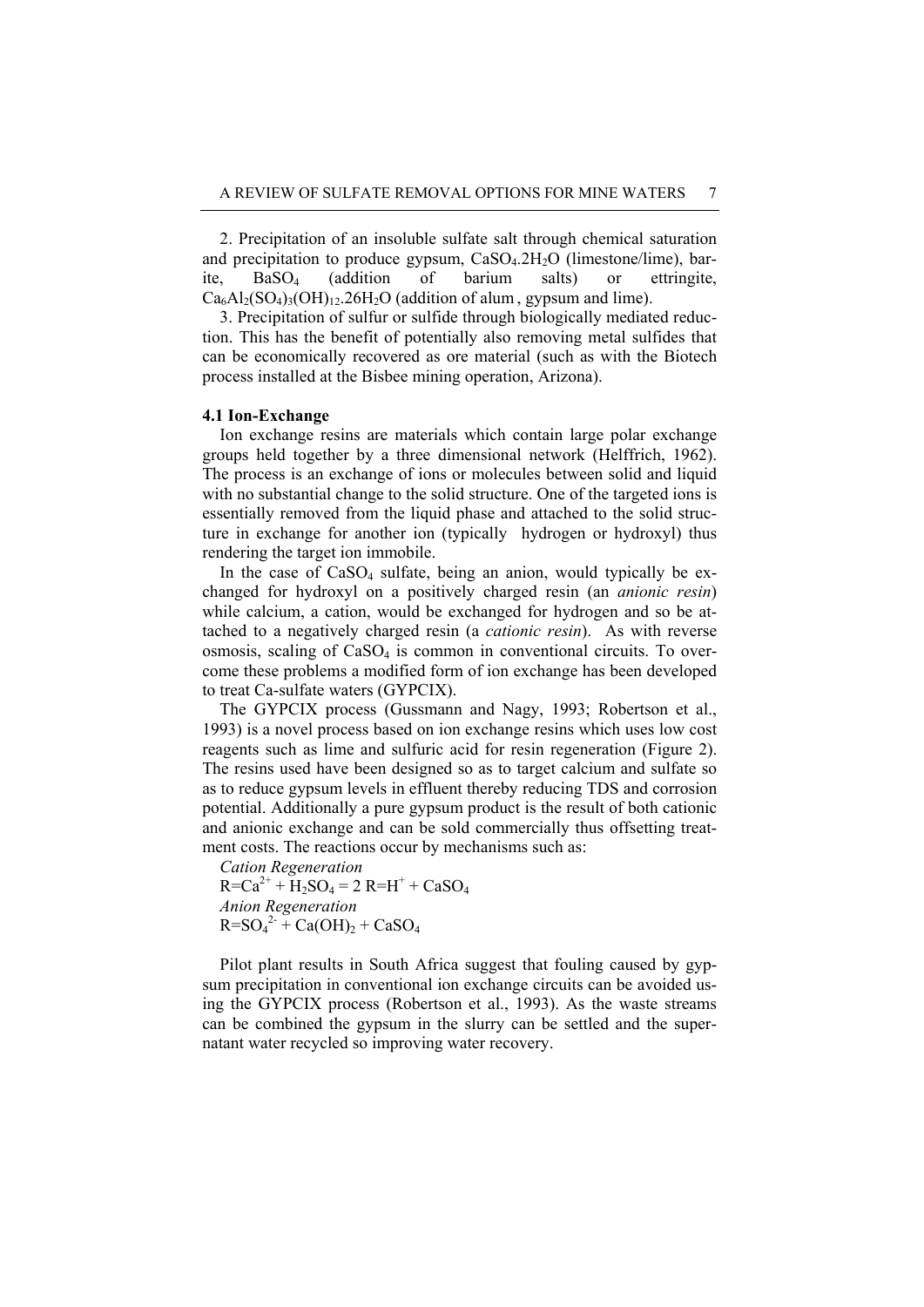

In a pilot plant the effluent of Berkeley Pit, Butte, Montana was treated by the GYPCIX process and the results are given in Table 2. The GYPCIX process can be used to treat solutions with sulfate up to 2000 mg/L and calcium up to 1000 mg/L. Thereafter membrane filtration is required to remove salts.

A variant of the GYP CIX process was developed by Feng et al. (2000) to co-remove metals and sulfate. In this approach mine water was completely oxidized with hydrogen peroxide as a pre-treatment and this was followed by magnetite-seed precipitation to create Fe-Mn hydroxide precipitate. This was accomplished at  $pH > 5$  to prevent formation of  $H_2S$  gas. Sodium sulfide addition followed this to form metal sulfides, which were precipitated at  $pH > 8$  through lime addition. The Fe-Mn hydroxide-oxide fraction can be magnetically separated from the base metal sulfide fraction.

|               | <b>UNLIMED</b> | <b>LIMED</b> | <b>GYPCIX</b> |
|---------------|----------------|--------------|---------------|
| $TDS$ , mg/l  | 10000          | 3000         | 350           |
| pH            | 2.7            | 8.5          | 8.0           |
| Ca, mg/l      | 490            | 600          | 50            |
| $Mg$ , mg/l   | 420            | 350          | 20            |
| Na, mg/l      | 70             | 70           | 50            |
| Fe, $mg/l$    | 1100           | 0.1          | < 0.1         |
| $Mn$ , mg/l   | 182            | 3.6          | < 0.1         |
| Cu, mg/l      | 186            | < 0.1        | < 0.1         |
| $Zn$ , mg/l   | 550            | < 0.1        | < 0.1         |
| Sulfate, mg/l | 8000           | 1980         | 200           |

**Table 2: Results of GYPCIX treatment on Berkeley Pit effluent (Robertson et al., 1993)**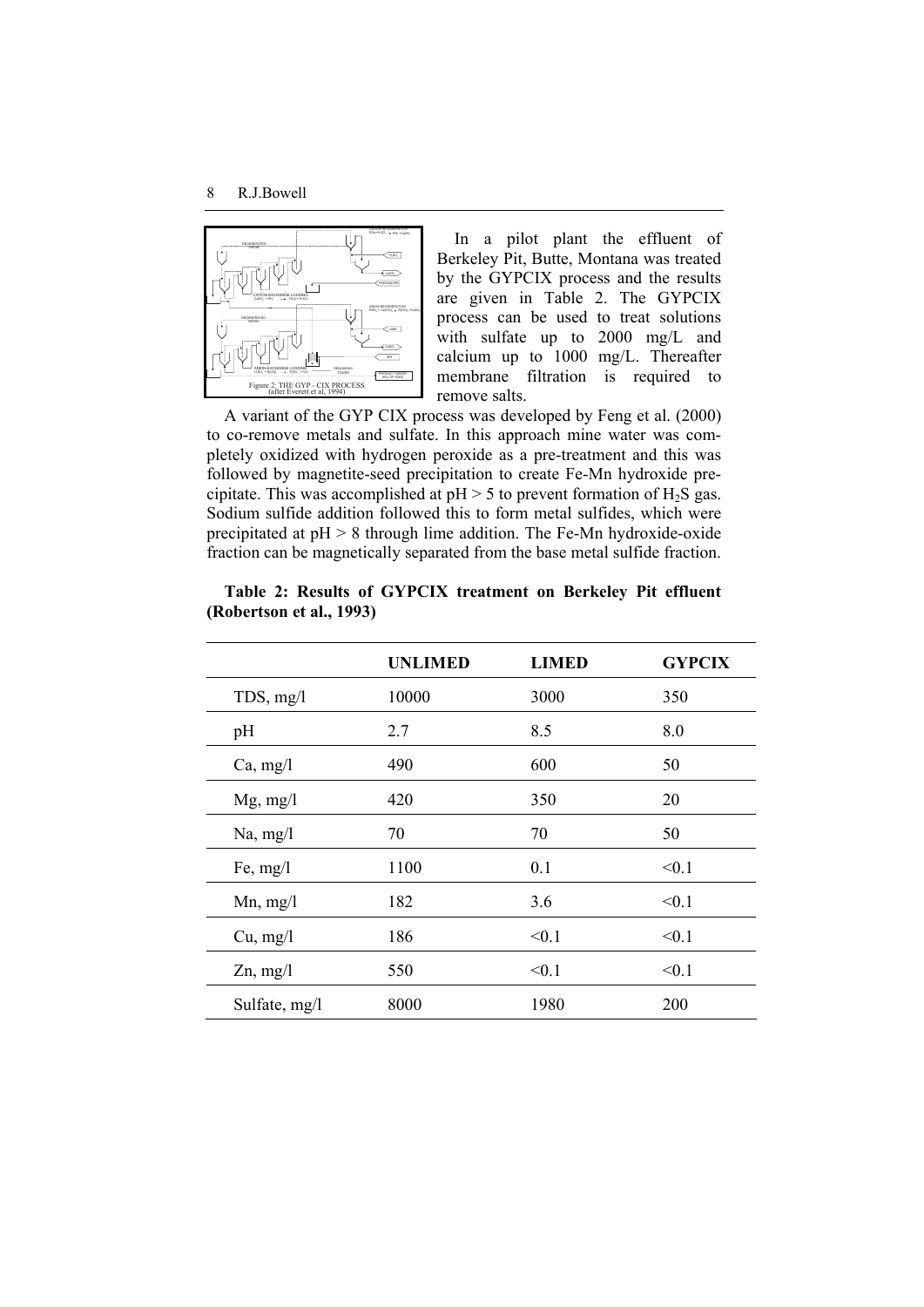### **4.2 Chemical Saturation and Sulfate Salt Precipitation**

Sulfate barriers may be constructed by using an inorganic source which will produce a low solubility sulfate phase. Both lime and barium salts have been proposed. With all the precipitation mechanisms the addition of a chemically inert large particle material, such as carbon, to the reactor feed will facilitate better settling of the sulfate precipitate. This is because the ultra fine precipitates will attach to the larger particles and will thus settle quicker than isolated fine sulfate particles.

# **4.2.1 Formation of Gypsum**

The removal of sulfate by addition of lime or limestone occurs through saturation of CaSO<sub>4.</sub> The precipitation of insoluble gypsum  $(K_{\rm SD} \sim 10^{-2.3})$ usually occurs as a by-product of lime addition in response to buffering of drainage pH rather than designed remediation of sulfate concentrations (Tahija et al., 1990). The impact of lime treatment on Berkeley pit effluent can be observed to have a pronounced influence on water quality but is nowhere as significant as Ba-salts (Table 3). Similar methods have been proposed for neutralizing acidic drainage with both limestone and dolomite (Maree and DuPleiss, 1994). Recent schemes proposed have demonstrated the ability of semi-passive limestone/lime process to reduce sulfate in mine waters to  $\leq 1000$  mg/L (Gelddenhuys et al., 2001).

# **Table 3: Treatment of Sulfate-rich effluents by Ba- and Ca-salt precipitation**

| pH  | Lime | BaCO <sub>3</sub> | <b>BaS</b> | Ba(OH) <sub>2</sub> |
|-----|------|-------------------|------------|---------------------|
| 2.9 | 62.3 | 24.2              | 95.6       | 107.7               |
| 7.9 | 80.5 | 101.6             | 110.8      | 137                 |
| 12  |      | 90.1              | 90.1       | 134                 |

**Shown as % removal** 

### **4.2.2 Formation of Barite**

The removal of sulfate by barium carbonate was demonstrated to be effective over 30 years ago (Kun, 1972) by a process such as:

 $BaCO<sub>3</sub> (s) + SO<sub>4</sub><sup>2-</sup> = BaSO<sub>4</sub> (s) + CO<sub>3</sub><sup>2-</sup>$ 

Kun (1972) recognized three main problems with the method on an industrial scale, the requirements for more soluble Ba in solution than is required stoichiometrically, long retention times and high cost of Ba. The cost problem can be overcome by recycling Ba through roasting of barite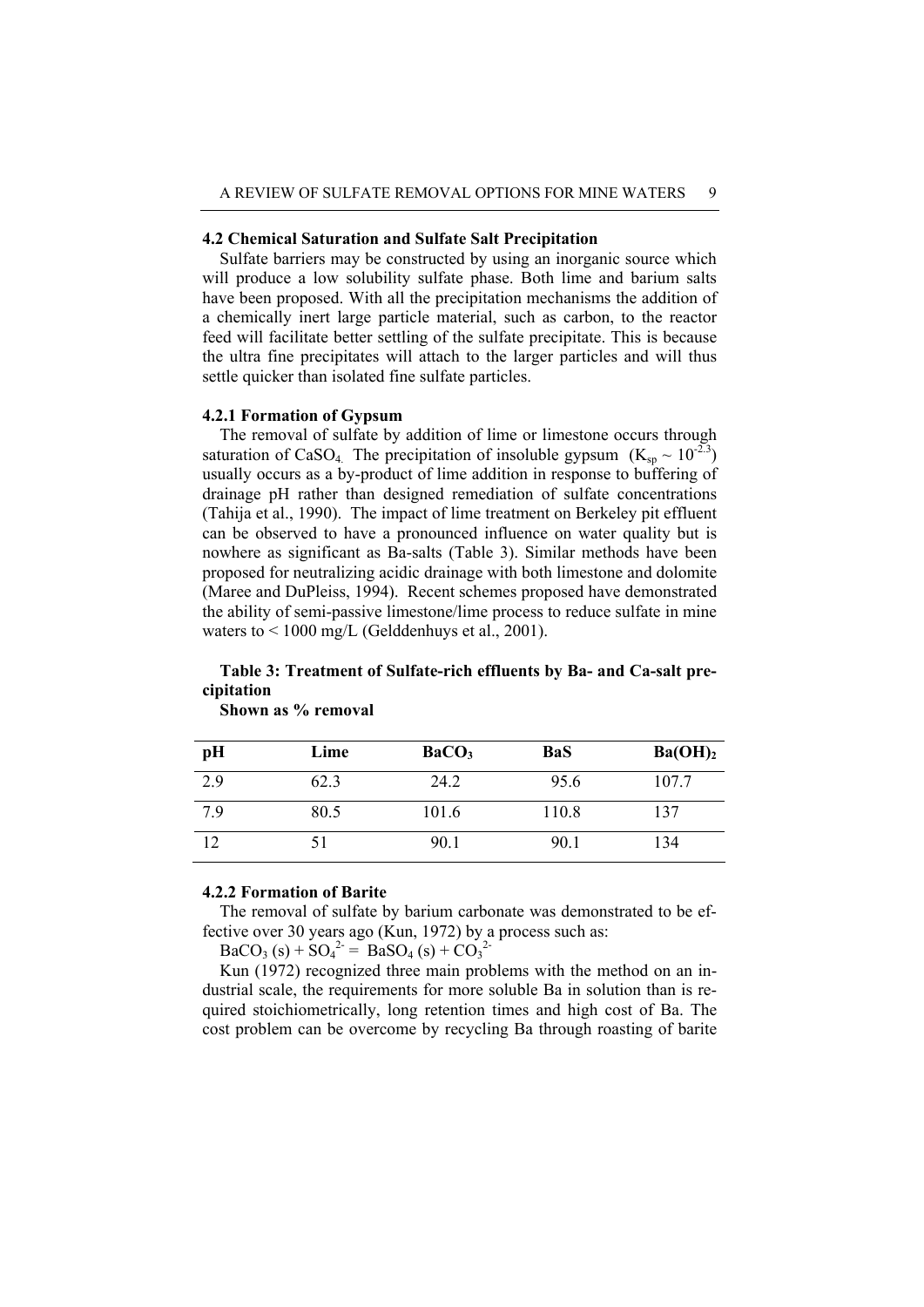to form BaS and then purging with  $CO<sub>2</sub>$  to reform BaCO<sub>3</sub> (Wilsenach, 1986). Further consideration of  $BaCO<sub>3</sub>$  to remove sulfate has come from two research programs in South Africa in the late eighties (Trusler et al., 1988; Maree, 1989; Maree et al., 1989; Adlem, 1997). The processes proposed by these workers are summarized in Figure 3.

Barium carbonate and lime would be added to the effluent to soften the water and produce a precipitate. From experimental work it was found that  $CaCO<sub>3</sub>$  was necessary to act as a seed to encourage BaSO<sub>4</sub> formation from BaCO<sub>3</sub> due to the insolubility of the latter (K<sub>sp</sub>  $\sim 10^{-8}$ ). Calcium salts were found to achieve a better removal than Na or Mg salts as the products  $(CaCO<sub>3</sub>/CaSO<sub>4</sub>)$  were much less soluble. The slurry from the reactor is then sent to a thickener where clean water can be decanted and recycled in the mine or process operation. The thickened slurry is then filtered, dried and treated to recycle barium and collect sulfur. In a modification of this process a two-stage fluidized bed reactor system has been proposed although this process has difficultly with high metal concentrations and separation of fine  $CaCO<sub>3</sub>$  and  $BaSO<sub>4</sub>$  (Maree et al., 1989).



As an alternative to  $BaCO<sub>3</sub>$ , BaS has been proposed (Maree et al., 1989; Bosman et al., 1991) as a greater quantity of sulfate is recovered but not as much gypsum is produced; acid waters can be treated directed, eliminating the need for a preneutralization step; and sludge disposal (essentially gypsum) is greatly reduced.

The presence of metals in solution and production of metal sulfides can significantly reduce the recovery of Ba from the process. This can be avoided by sulfuric acid leaching which will oxidize sulfides, possibly catalyzed by bacteria. Economically valuable metals can then be recovered (Maree et al., 1989; Bosman et al., 1991). Alternatively the gas  $H_2S$  can be formed and vented through a wet scrubbing circuit to recover sulfur. A possible flow sheet for this process is given in Figure 4.



The use of  $Ba(OH)_2$  has also been proposed to treat more neutral waters where metals have been largely precipitated already as metal hydroxide salts (Adlem et al., 1991). The process eliminates the necessity for complex water treatment associated with the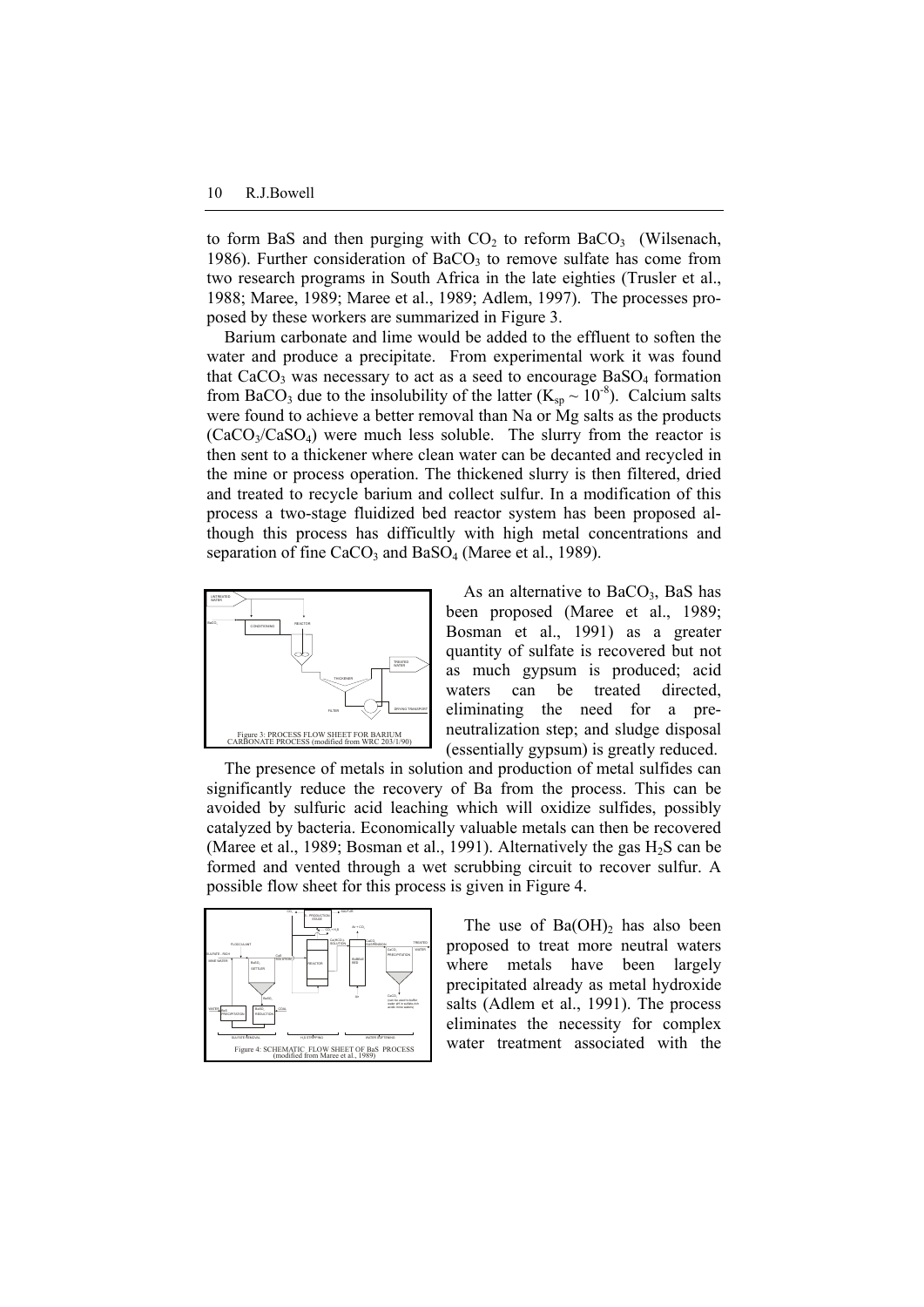$BaCO<sub>3</sub>$  and BaS processes, does not require long retention times for reactions (such as in the BaCO<sub>3</sub> process), and does not require stripping of  $H_2S$ as in the BaS process.

As a consequence of all of these reactions direct buffering of protons can occur or, alternatively alkalinity is generated for neutralizing free protons. Because of the cost of barium and its environmental toxicity it is advantageous to have a barium recovery plant to recycle barium salts.

All three processes can remove sulfate from solution from very high levels to within regulatory standards. In the case of BaS and  $Ba(OH)_{2}$ acidic solutions can be treated directly, although in practice some lime treatment is required for very acidic solutions to prevent metal hydroxide precipitation on the surface of the barium salt. The process additionally removes transition metals,  $Mg$ ,  $NH_3$  and, to a limited extent, Na. Thus the overall TDS is lowered as well as the concentration of deleterious elements. The Ba $(OH)$  causes significant  $CaSO<sub>4</sub>$  precipitation improving sulfate removal by up to 30%, but increasing the volume of sludge requiring disposal. A major benefit of the process is that valuable by-products are created, the sale of which can be used to offset treatment costs. In the BaCO<sub>3</sub> and BaS processes sulfur, metals and Ba-salts can be commercially produced while NaHS is produced in the  $Ba(OH)$ <sub>2</sub> process. Overall the BaS process is perhaps the most attractive for treating mine waters.

### **4.2.3 Precipitation of Ettringite**

Sulfate removal through the precipitation of Ettringite has been proposed by Smit (1999) as the SAVMIN process. The three stages of the process successively remove metals as hydroxides through lime addition (to pH 12) as a pre-treatment step (Figure 5).

This is followed by removal of gypsum through seed crystallization and in the third step aluminum hydroxide addition to form insoluble ettringite. Finally, prior to discharge,  $CO<sub>2</sub>$  is added to reduce pH and precipitate pure  $CaCO<sub>3</sub>$ . The ettringite can either then be disposed of or dissolved in sulfuric acid to recycle  $AI(OH)$ <sub>3</sub>. The resulting effluent can then be seeded with gypsum to produce more gypsum precipitate. Trials at the Stillfontein plant in South Africa successfully treated  $500 \text{ m}^3$  of water with a sulfate concentration of 800 mg/L to  $\leq$  200 mg/L. A variant on the SAVMIN process is the *Cost Effective Sulfate Removal* (CESR) process. In addition to sulfate, metals can also be removed by this process more effectively. Other contaminants, such as nitrate, are removed during the ettringite precipitation step.

#### **4.3 Biological Sulfate Reduction**

Under anoxic conditions sulfate may be removed from mine waters as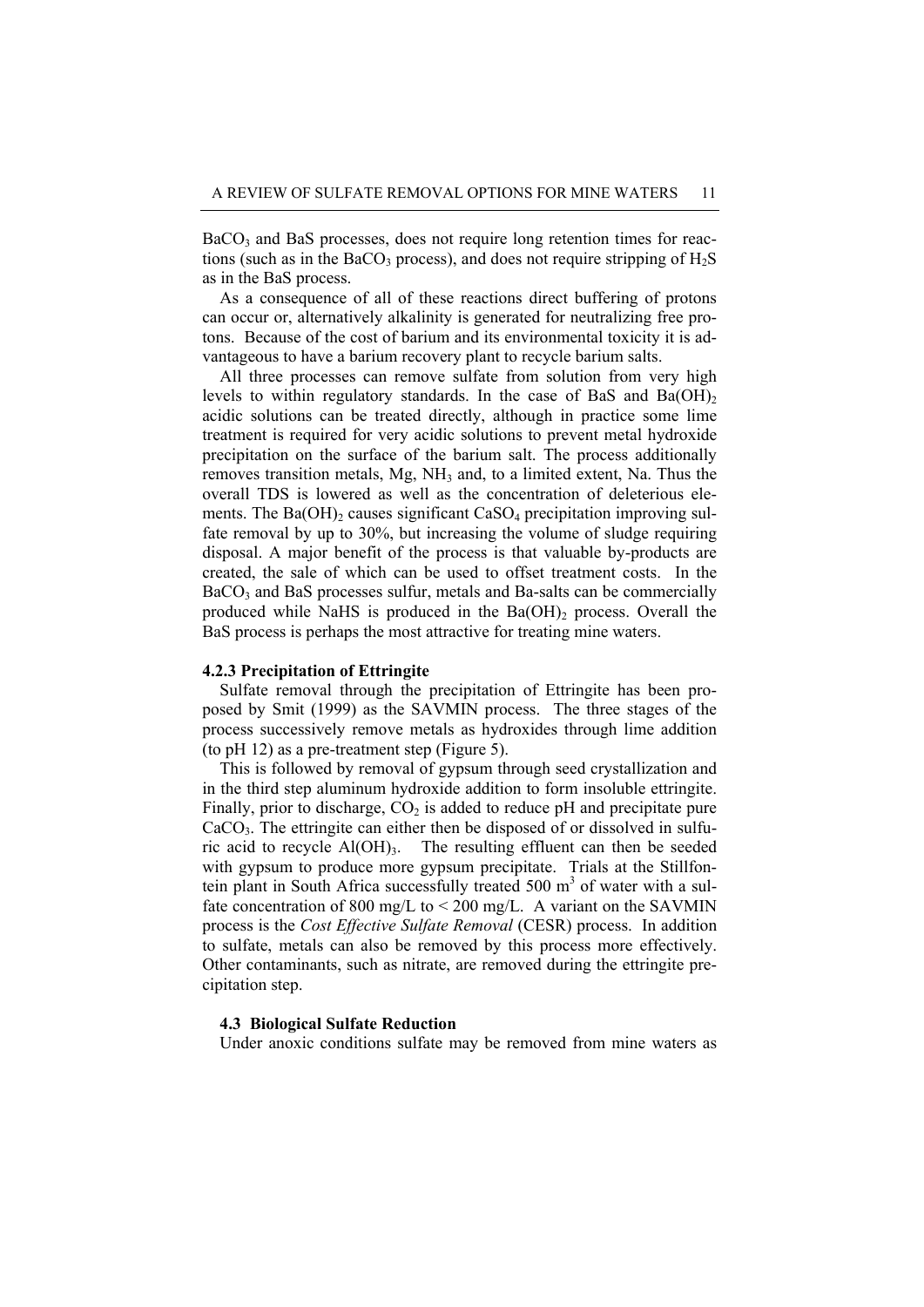

stable sulfide precipitates. Under these conditions sulfide minerals remain stable and have low solubility (Arenesen et al., 1991). Flooded underground mine workings and open pits can be anoxic, and as such provide a

suitable environment for the implementation of a sulfate reduction system. Alternatively a dedicated reactor can be used or anaerobic conditions created in a passive system, such as a constructed wetland. The presence of sulfides  $(H<sub>2</sub>S$  odor) in many mine water discharges indicates that sulfate reduction is already occurring in mine workings (Huang and Tahija, 1990). The reduction of sulfate to hydrogen sulfide is brought about by specialised strictly anaerobic bacteria and is accomplished primarily by two genera: *Desulfovibrio* (five species) and *Desulfotomaculum* (three species). These organisms have a respiratory metabolism in which sulfates, sulfites and/or other reducible sulfur compounds serve as the final electron acceptors, with the resulting production of hydrogen sulfide (Chappelle, 1993). The organic substrates for these bacteria are generally short chain acids such as lactic and pyruvic acid. In nature these substrates are provided through fermentative activities of other anaerobic bacteria on more complex organic substrates (Gould et al., 1994).

Due to the natural occurrence of the sulfate reducing bacteria, sulfate reduction can be utilized *in situ* for the treatment of acid rock drainage provided the correct conditions can be maintained to sustain bacterial activity. Anaerobic conditions may be enhanced by sealing shafts, adits and air vents. For conditions to be sufficiently anaerobic however, it is likely that a significant depth of water will be required. A wide variety of organic substrates have been investigated for this purpose including molasses, sewage sludge, straw, newspaper, sawdust and manure. Other possibilities are wastes from the chemicals industry such as short chain organic acids. Sulfide precipitation, like hydroxide precipitation, is not just dependent on availability of constituent ions but also on environmental parameters. At low pH copper and iron sulfides can be readily precipitated over a wide pH range but zinc, which forms sulfides in a similar way, has a much slower rate of formation than copper or iron sulfides. Neutral or mildly alkaline conditions tend to be the most favorable for sulfide formation.

# **4.3.1 In-situ reactor**

Because sulfate reducing bacteria occur naturally there is a possibility of treating high sulfate waters using an *in situ* process So far fixed bed reactors and in-pit reactors have been utilized (Arnesen et al., 1991; Huang and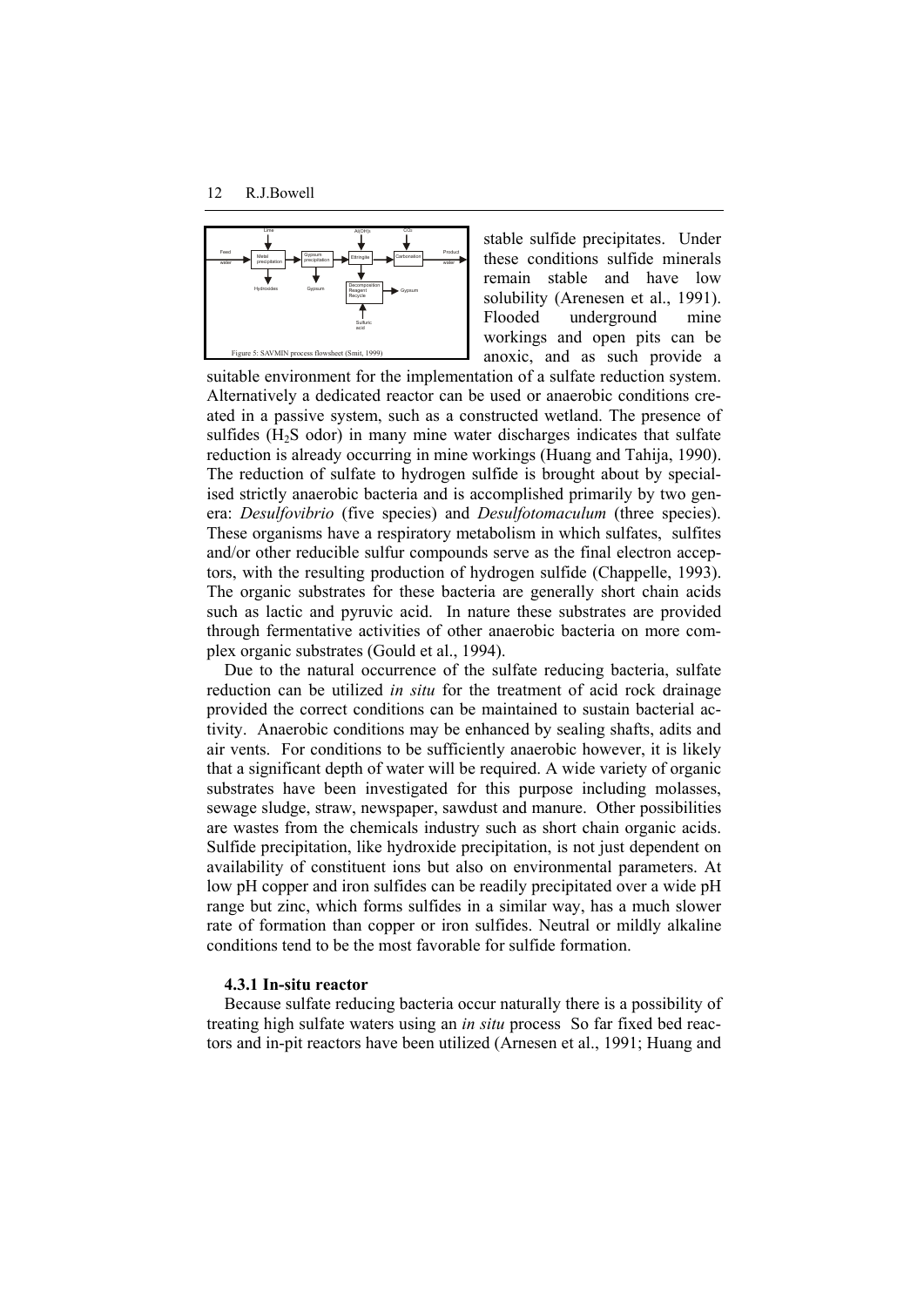Tahija, 1990; Robins et al., 1997) but stirred reactors with a suspended solid medium have also been proposed, with the aim of achieving higher reduction rates through improved operating conditions and reactor utilization.

Based on limnological-microbiological-geochemical studies a series of three zones have been described for the Summer Camp Pit lake in Nevada (Bowell, 2002) . The upper oxic zone is characterized by high levels of total epifluorescent algae and heterotrophic aerobic bacteria and has high dissolved oxygen content and consequently total sulfur is dominated by sulfate. This zone extends to a depth of 6 m, after which a transitional zone develops, which is characterized by an increase in the presence of heterotrophic anaerobic bacteria and decreasing levels of total epifluorescent algae and heterotrophic aerobic bacteria. Within this zone sulfates (and thiosulfate) are being gradually reduced to sulfide. This zone grades into a zone with little or no available dissolved oxygen and is dominated by heterotrophic anaerobic bacteria. In this zone sulfate is being actively reduced to sulfide and the potential exists for the precipitation of metal sulfides. The addition of raw potato and steer manure amended systems increased sulfate reduction (Gannon et al., 1996). It was found that raw potato-stimulated sulfate reduction was effective at low levels whereas steer manure stimulated sulfate reduction by bacteria at mid-high levels. Using 2500 mg C/l raw potato, 80% sulfate reduction was achieved and additionally soluble arsenic, after an initial increase, decreased to less than 1% of initial values in some cells, presumably due to formation of arsenic sulfide.

### **4.3.2 Constructed Bioreactors**

Anaerobic bioreactors use bacterial reduction of sulfate and iron to accomplish precipitation of metal sulfides (Figure 6).



These reactions can only occur in an anaerobic reactor as the bacteria cannot tolerate oxygen. Effluent treatment therefore requires a uniform rate and flow through the substrate to be effective. In an experimental reactor the removal of sulfate was

found to be dependent on energy source, flow and time (Dill et al., 1994). The biological reduction of sulfate from industrial effluents has been shown to be an effective method with producer gas being a reliable energy source (Maree et al., 1991; Du Preez et al., 1992). From studies by Dill et al. (1994) a pilot plant produced a sulfate reduction rate of 1.7-2.2 g/l/d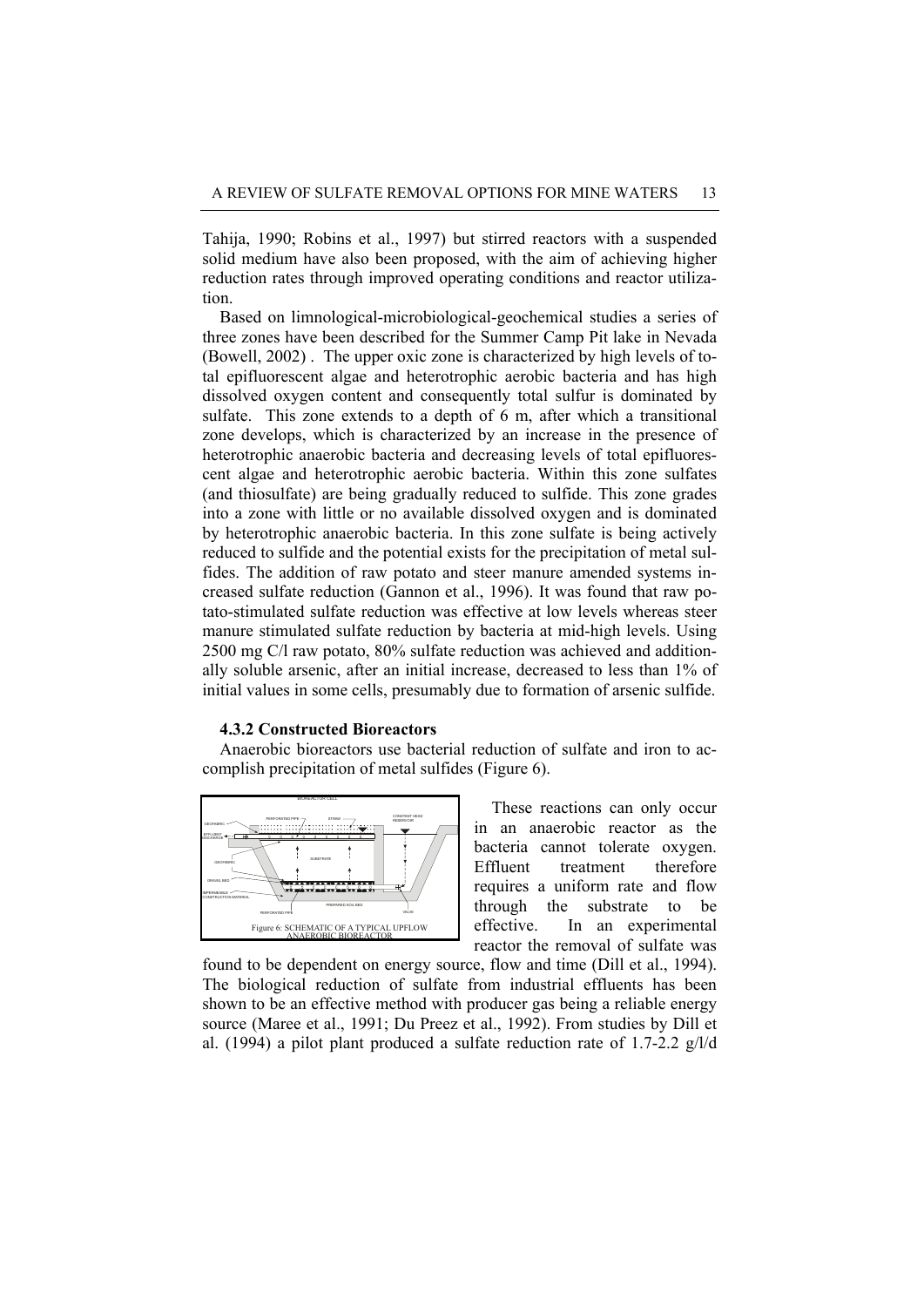over 70 hours reducing effluent drainage sulfate from over 3000 mg/l to less than 250 mg/l.

# **4.3.3 Constructed wetlands**

 In recent years constructed wetlands have become increasingly popular in dealing with closed mines where little or no records are preserved and it is not possible, in general, to prevent or contain the effluent (Machemer et al., 1993; Younger et al., 2002). In the Pelenna valley a pilot scheme was assessed for the effectiveness of wetlands in removing sulfate (Rees and Bowell, 1999). The design discharge flow rate is 3 l/s at an average pH 5.6 with an average total iron content of 21.7 mg/l and sulfate content of 459 mg/l. Over the ten year period of monitoring on the pilot scheme sulfate has been observed to decrease. Sulfur isotope analysis of pore waters from the scheme indicated that whilst sulfate reduction was occurring in the beds, subsequent metal sulfide oxidation offset the treatment with the net effect that in the long term sulfate attenuation would not occur (Rees and Bowell, 1999).

# **4.3.4 Permeable Reactive Barriers**

Permeable Reactive Barriers are a reactive zone in an aquifer created for removal of contaminants by reaction with an introduced material. Although no specific PRB has been developed for sulfate treatment, the reduction in high levels of sulfate in groundwater at an Ontario mine site has been reported (Benner et al., 1999). In this system a mixture of gravel and compost was used to create a biological sulfate reduction zone that precipitated iron sulfide at a rate of sulfate removal of 14 mg/L/day over a 3-year period. A major limitation on the application of such a system is the requirement for stoichiometrically equivalent amounts of reduced metals to sulfide ions in order to limit sulfur dispersion.

### **5. Evaluation of treatment options for sulfate removal**

The criteria by which one of these options is chosen typically depend on the ability of the process to adequately remove sufficient sulfate in a given time such that discharge of the treated water meets all regulatory requirements. A further (as important) criterion is that of economics. In any mining operation, the costs have to be balanced with the income. In a feasibility study, all the costs are assessed including the costs of environmental protection. The approach with the design of any aspect of the mine is generally BATNEEC (Best Available Technology Not Entailing Excessive Cost). The detail will be a function of the planning authority requirements and the philosophy of the mining company.

The approach taken for water treatment generally involves assessment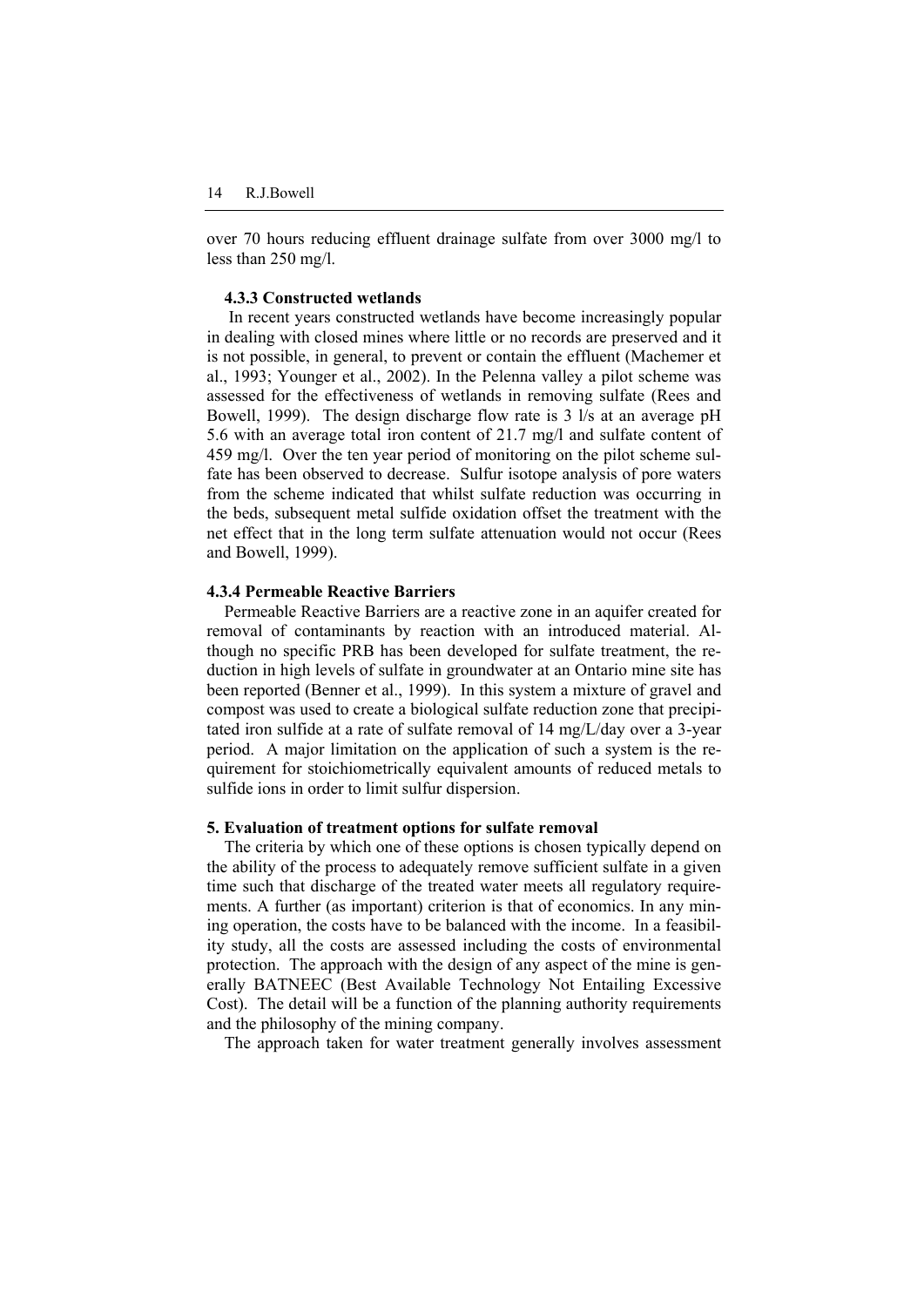of treatment alternatives and risk assessment for release of contaminants. However, a mine is developed on the basis of a return on investment. There is a limit as to the environmental costs beyond which the mine will not go ahead. Although risk assessments are done, the methods of assessment and monitoring cannot be considered as exhaustive and engineering decisions are made at some stage of investigation, which are commensurate with the level of investment in the mining project itself.

Whilst a direct evaluation of the differing merits of the different sulfate removal options outlined in this review is difficult to compare, due to the importance of site-specific requirements, some general comments can be made. Membrane and ion-exchange type processes tend to have high capital and operating costs associated with them (Appendix). Many of the processes also are susceptible to fouling of the membrane or column and virtually all require some form of pre-treatment. In terms of mine water treatment GYPCIX and SPARRO appear to be the most suitable for treatment of high sulfate waters. However, in an economic evaluation of requirements for the treatment of water at the Grootelvei mine in South Africa (Schoeman and Steyn, 2001) operating costs and associated savings were such that EDR and GYPCIX processes were more favourable than RO methods (Table 4).

|                                             | <b>Reverse Osmosis</b> | <b>EDR</b> | <b>GYPCIX</b> |
|---------------------------------------------|------------------------|------------|---------------|
| Unit cost, $US\$ {m}^3                      | 0.88                   | 0.48       | 0.60          |
| Annual operating costs,<br>\$M              | 21.9                   | 9          | 9.6           |
| Brine disposal,<br>US\$0.19/m <sup>3</sup>  | 0.82                   | 19         | 2.5           |
| Annual saving (drinking<br>water)           | 5.5                    | 4.2        | 3.5           |
| Total annual operating<br>$costs$ , $US$M1$ | 17.2                   | 6.7        | 8.6           |

**Table 4: Calculated costs for the treatment of Grootvlei mine water (from data published by Schoeman & Steyn, 2001)** 

# <sup>1</sup>Calculated costs for a 80,000 m<sup>3</sup>/day plant

Chemical precipitation processes, although not widely demonstrated, show some potential for application. However they all require high quantities of relatively pure chemicals for successful operation and produce high volumes of waste. Of the processes reviewed the limestone/lime and SAVMIN processes are the most applicable to mine waters. Where cheap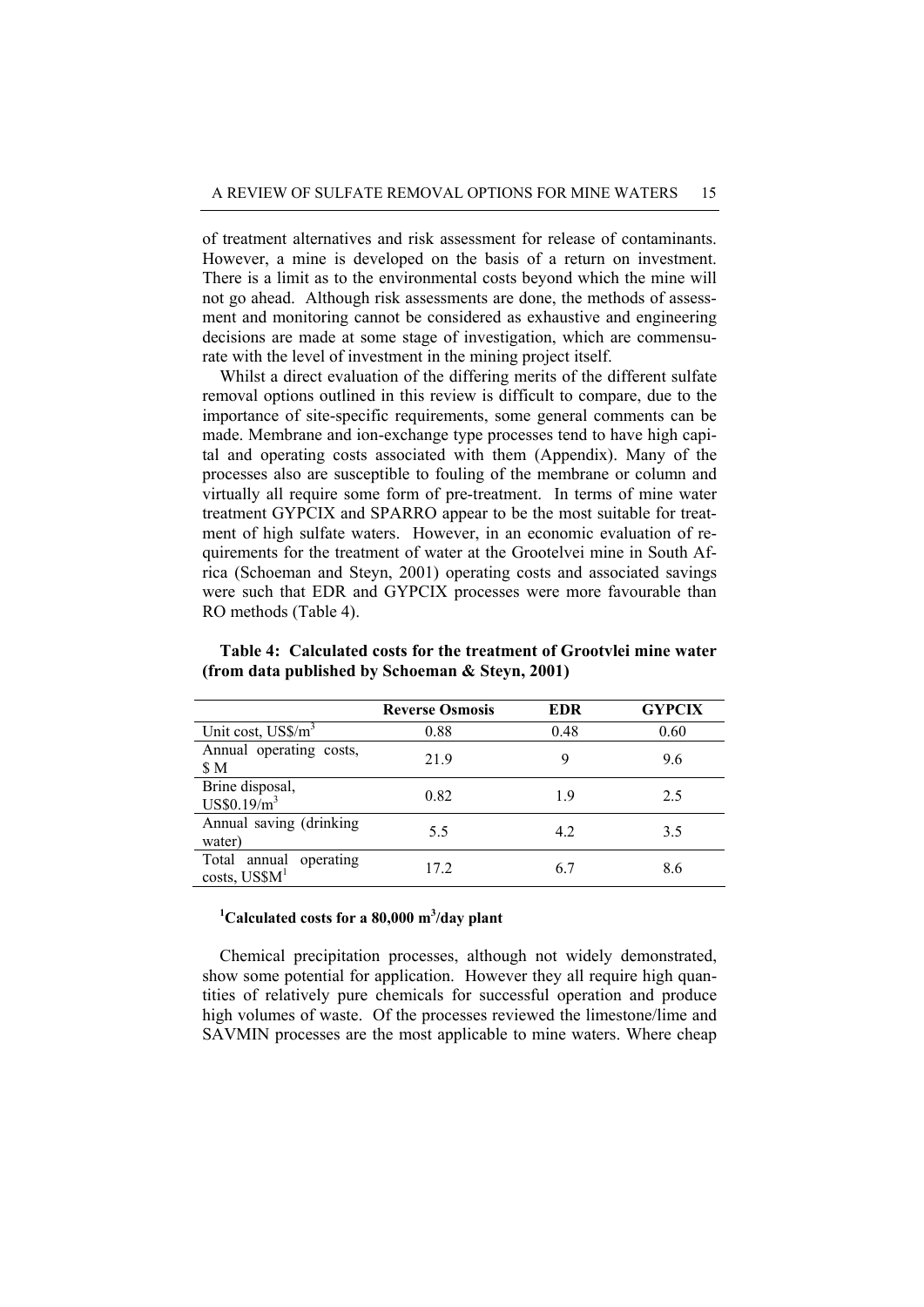sources of Ba-salts can be procured the Ba-precipitation processes could also be highly effective in reducing sulfate in mine effluents.

In recent years the majority of research related to sulfate removal has focused on biological sulfate reduction and currently these are the most widely applied methods (after addition of lime/limestone) for sulfate removal. The advantage of processes such as the Biotech method in producing a commercially value by-product (metal sulfide concentrate), the low volume of resulting solid waste, and the relative inexpensive approach, make bioreactors the most favourable approach currently in sulfate removal from mine waters.

Where sulfate levels are very low there is no requirement for sulfate treatment. Below sulfate levels of approximately 500-1500 mg/l, passive measures can be utilized, while at higher levels (1500-10000 mg/l) a wide range of options are available including Reverse Osmosis, SAVMIN, GYPCIX, filtration, desalination, bioreactors and salt precipitation. At very high levels of sulfate (> 10000 mg/l) co-precipitation is probably most suitable, options for which include SAVMIN, CESR and possibly bioreactors.

### **6. Conclusions**

Sulfate removal from mine waters is still considered to be of secondary importance compared to removal of metals and acidity. As such it is comparatively less understood and few case studies exist for evaluation.

Future trends in regulatory practice may promote more research and application of sulfate removal technologies as desalination of mine water effluent becomes more important.

Various options exist for sulfate removal. Chemical precipitation is generally the least costly, but produces high volumes of waste by-products. The SAVMIN process, although expensive in terms of proposed operating and capital costs, offers the most efficient treatment of high sulfate waters by precipitation methods.

Membrane and ion exchange processes, with the exception of SPARRO and GYPCIX, are not suitable for mine water treatment unless extensive pre-treatment is applied.

Biological Sulfate Reduction offers perhaps the most versatile and widely applicable approach to sulfate removal from mine waters and has the benefit of being able to couple sulfate and metal removal.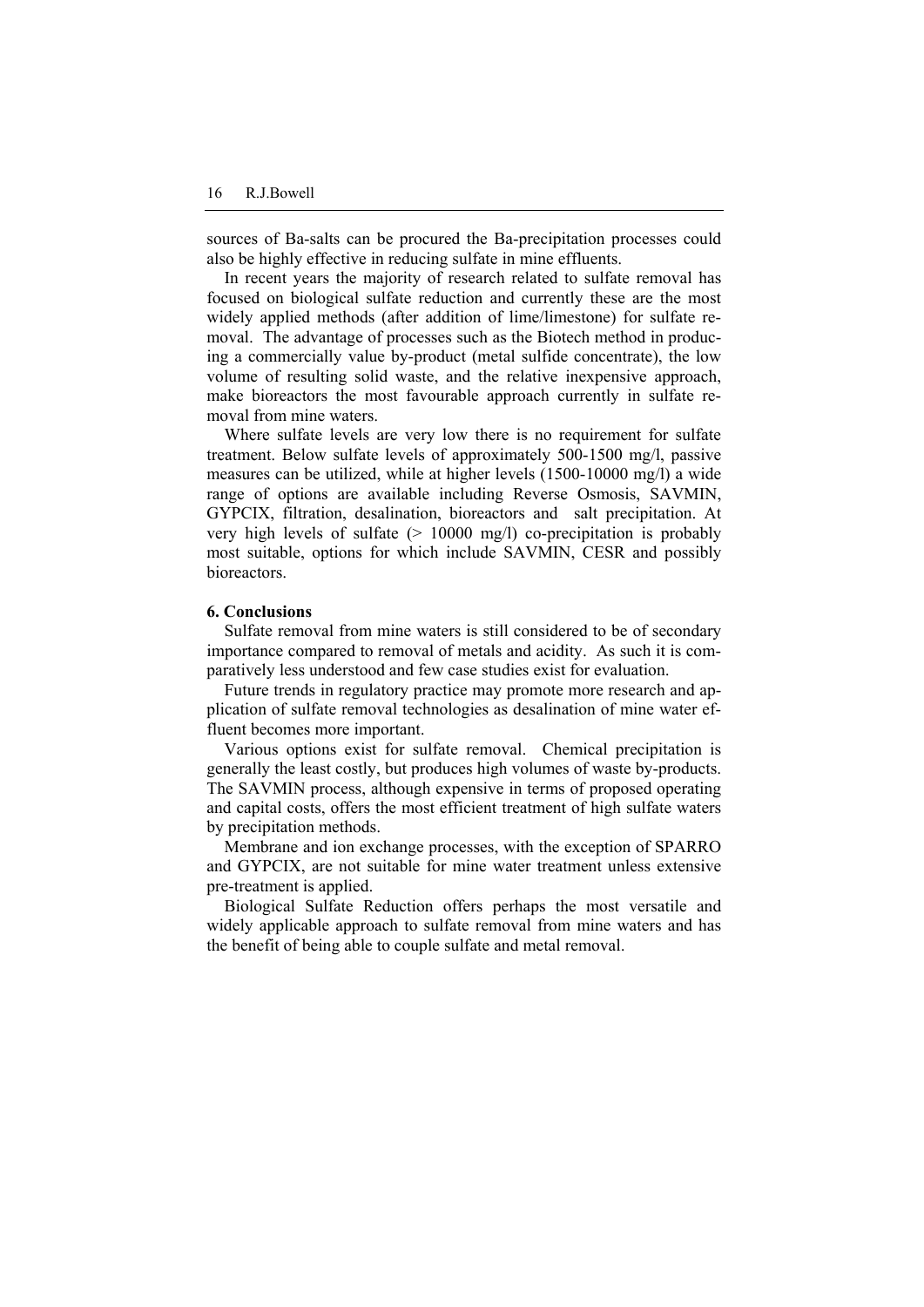### **Acknowledgements**

The author would like to acknowledge the assistance of the laboratories which have been involved in the analysis associated with this work and the clients who approved publication of data.

This work has particularly benefited from discussions with Dr Janee Maree of CSIR Water Technology Division in Pretoria, South Africa and his time in sharing his knowledge is greatly appreciated. In addition the sections on biological sulfate reduction have been influenced by discussion and publications provided by Ben Rees of SRK and Dr James Gannon of the Montana State University. Dr Adam Jarvis is thanked for his review of the initial draft of this paper.

### **References**

AWWA, 1999 Water Quality and Treatment. 5<sup>th</sup> Edition, American Water Works Association. McGraw Hill Inc., New York.

Adlem, C.J.L., Maree, J.P., and Pleiss, P.Du. 1991 Treatment of sulfate-rich mining effluents with the Barium Hydroxide process and recovery of valuable by-products. In: 4th International Mine Water association Congress, Ljubljana (Slovenia)-Portschach (Austria), September 1991, 211-221.

Adlem, C.J.L. 1997 Treatment of sulfate-rich effluents with the barium sulfide process. MSc thesis. University of Pretoria, South Africa.

Alpers, C.A., Nordstrom, D.K. ad Spitzley, J. 2003 Extreme acid mine drainage from a pyritic massive sulfide deposit: The Iron Mountain endmember. In: Environmental Aspects of Mine Wastes, editors: J.L. Jambor, D.W. Blowes and A.I.M Ritchie. Mineralogical Association of Canada Short Course Series No. 31, 407-430.

Arnesen, R.T. et al. (1991) Monitoring water quality during filling of the Løkken mine: Role of sulfate reducing bacteria in metals removal. 2nd Int. Conf. Abatement Acid Drainage, Montréal, Canada, 16-18/9/91.

Benner, S.G., Blowes, D.W., Gould, W.D., Herbert, R.B., and Placek, C.J. 1999 Geochemistry of a permeable reactive barrier for metals and acid mine drainage. Environmental Science and Technology, 33, 2793-2799.

Bollinger, J.M. 1984 New filtration concepts using Electrodeposition. Chem.Eng., May 1984: 327-374.

Bosman, D.J. 1985 Productive use of water in mining. SA Water bulletin. February 1985.

Bosman, D.J., Clayton,J.A., Maree, J.P. and Adlem, C.J.L. 1991 Removal of sulfate from mine water. In: Proceedings of the ARD in Pyrite Environments, Lisbon, Portugal, 16-19 September 1990. 211-221

Bowell, R.J. 2000 Sulfate and salt minerals: the problem of treating mine waste. Mining and Environmental Management, 11-14.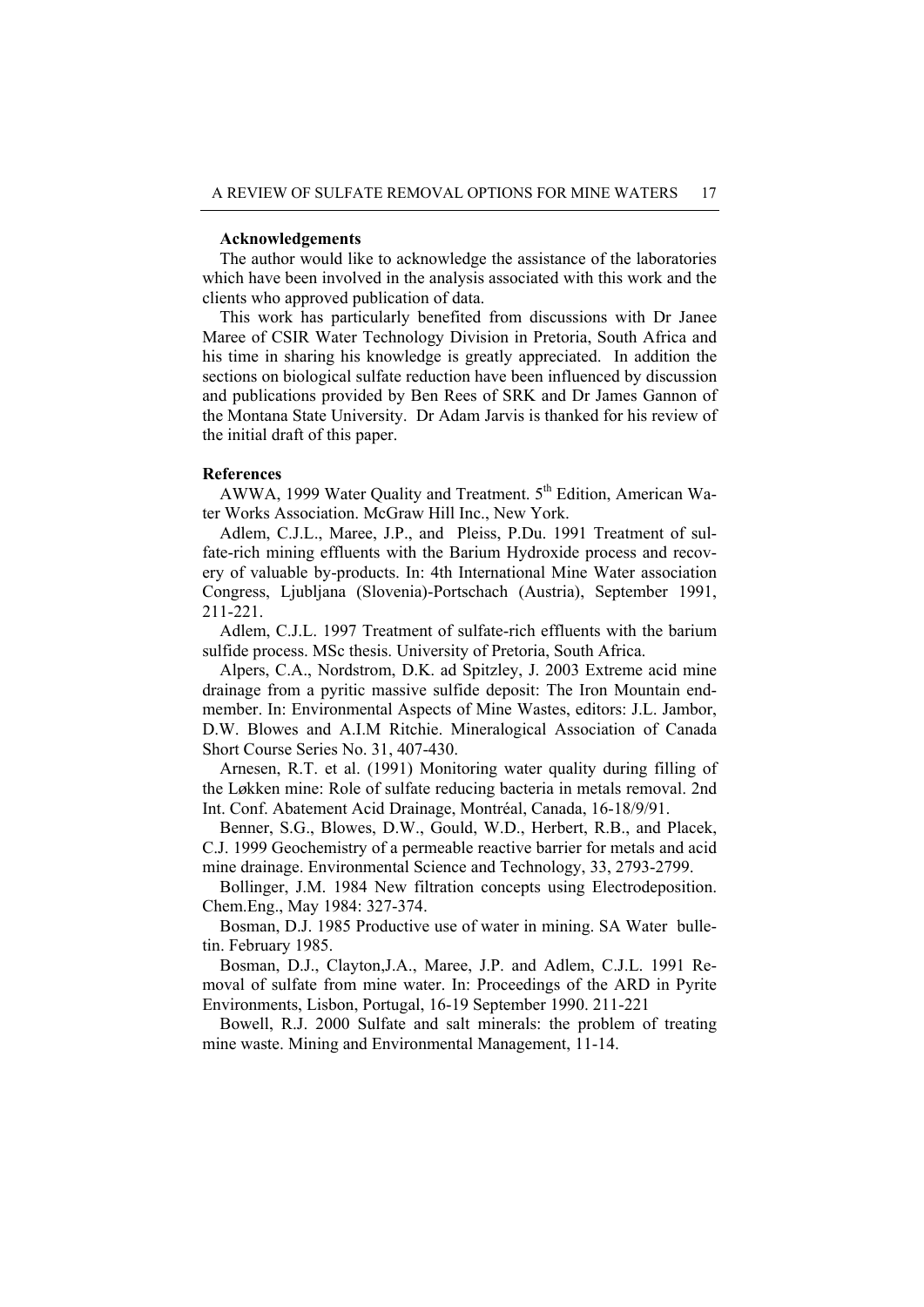Bowell, R.J. 2002 Hydrogeochemical dynamics of Pit Lakes. In: Younger, P.L. and Robins, N. (eds) Mine Water Hydrogeology and Geochemistry. Geological Society of London Special Publication, No.198, 159-186.

Buchanan, J. 1987 Basics of filtration. Water Sewage & Effluent. September 1987; 35-36.

Chamber of Mines Research Organization 1988 New desalination program on stream. R&D News CM. October 1988.

Chappelle, F.M. 1993 Groundwater Microbiology and Geochemistry. Prentice-Hall.

Cravotta, C.A. III 1994 Secondary iron-sulfate minerals as sources of sulfate and acidity. In: Environmental Geochemistry of Sulfide Oxidation (eds: C.N. Alpers and D.W. Blowes). Am.Chem. Soc. Sym. Series, 550. 1994. 345-364.

Department of Water Affairs and Forestry, South Africa 1993 South African Water Quality Guidelines 4 vols. DWAF, SA.

Dill, S., Du Preez, L., Graff, M. and Maree, J. 1994 Biological sulfate removal from acid mine drainage utilizing producer gas as carbon and energy source. 5<sup>th</sup> International Mine Water Congress, September 1994: 631-641.

Du Pleiss, G.H. and Swartz, J.A. 1992 Tubular Reverse Osmosis treatment of Secunda mine water: a pilot plant investigation. Water Science Technology, 25, 193-201.

Du Preez, L.A., Maree, J.P., and Jackson-Moss, C.A. 1992 Biological sulfate removal from industrial effluents. Environ. Tech., 13: 875-882.

Eckenfelder, W W 1989 Industrial Water Pollution Control. McGraw Hill, 400pp

Eriksson, P. 1988 Nanofiltration extends the range of membrane filtration. Environmental Progress, 7: 58-62.

Everrtt, D.J., Du Plessis, J. and Gussman, H.W. (1994) The removal of salt from underground mine waters. Mining Env. Management, March 1994: 12-14.

Feng, D., Aldrich, C., and Tan, H. 2000. Treatment of acid mine water by use of metal precipitation and ion exchange. Minerals Engineering, 13(6), 623-642.

Fillipek, L.H. and Owen, R.M. 1980 Early Digenesis of organic carbon and sulfur in outer shelf sediments from the Gulf of Mexico. Am. J.Sci., 280: 1097-1112.

Flanagan, P.J. 1990 Parameters of water quality: Interpretation and standards. Environmental Resources Unit. 160pp.

Gannon, J., Wielinga, B., Moore, J.M., Policastro, P., McAdoo, D and Meikle T. 1996 Field Investigations of the Sulfate reducing potential in the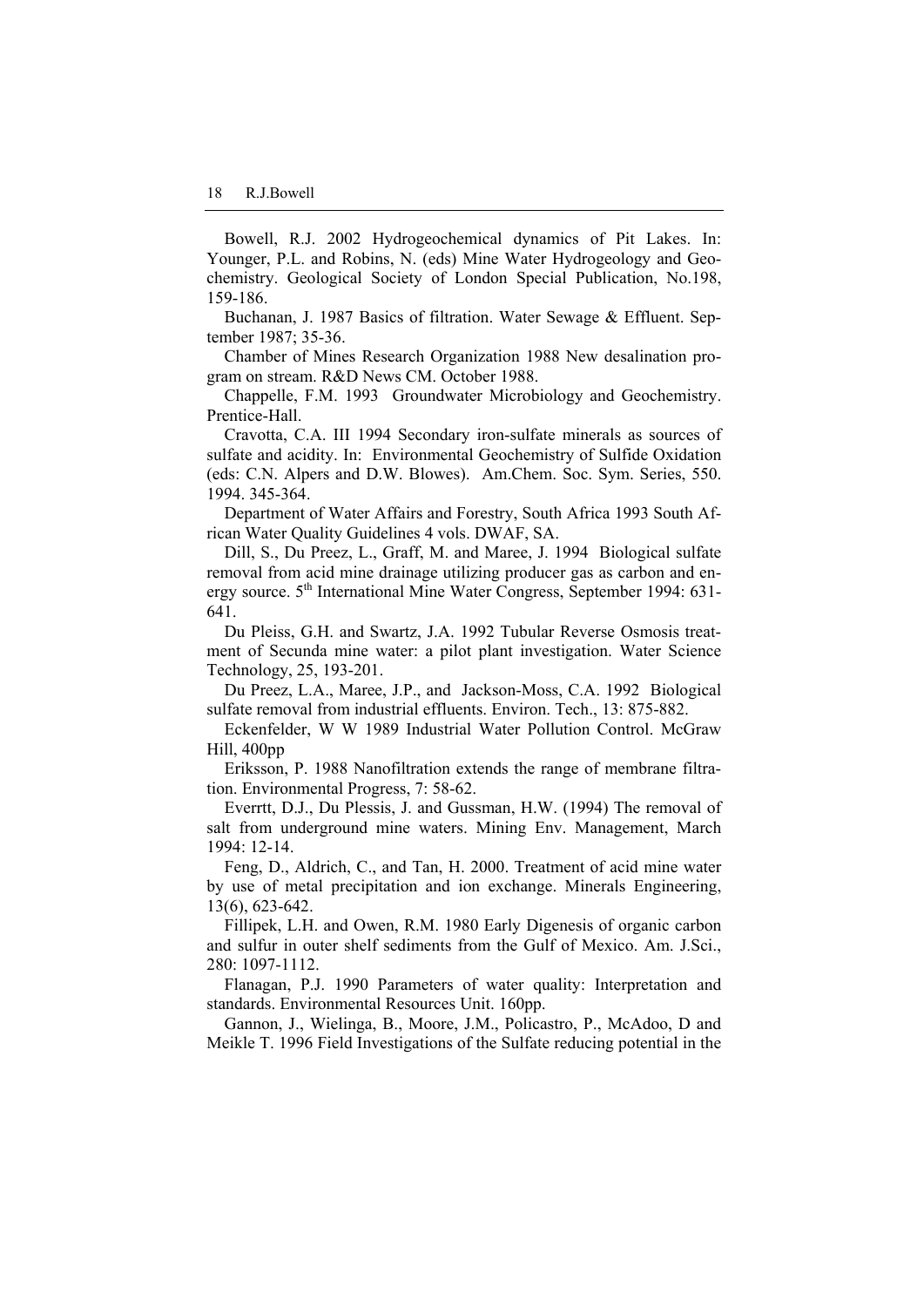Summer Camp Pit lake. Bitterroot consultants. 1996. 12pp.

Geldenhuys, A.J., Maree, J.P., de Beer, M. and Hlabela, P. 2001 An integrated limestone/lime process for partial sulfate removal. Proceedings of Environmentally Responsible Mining in South Africa, September 2001. CSIR, Pretoria, South Africa.

Gould, W.D., Bechard, G. and Lortie, L. 1994 The nature and role of microorganisms in mine drainage. In: Environmental Geochemistry of Mine Waste*,* (eds: J.L.Jambor and D.W. Blowes). 185-199, MAC.

Gussman, H.W. and Nagy, P. 1993 The development and operation of the GYPCIX pilot plant, JCI MPRL, Johannesburg, SA, July 1993.

Harries, R.C. 1985 A field trial of Seeded Reverse Osmosis for desalination of a scaling type mine water. Desalination, 56: 227-236.

Haynike, J.J.C. and McCullough, S.F. 1982 The impact on an Urban and Industrial complex of mineral pollution in the water supply. Wat. Sci. Tech., 14: 381-395

Helfferich, F. 1962 Ion Exchange. McGraw-Hill, San Francisco: 624 pp.

Huang, H-H. and Tahija, D., 1990 On the nature of Berkeley Pit Water. Proceedings Mineral and Hazardous Waste Processing Symposium. Butte Montana 10/01/90.

Juby, G.J.G. 1989 Membrane desalination of mine water. WISA Conference. March 1989.

Juby, G.J.G. and Pulles, W. 1990 Evaluation of Electrodialysis reversal for desalination of brackish mine water. WRC Report 179/1/90.

Kleinmann, R.L.P. and Pacelli, R.R. 1991 Biogeochemistry of acid mine drainage. Mining. Eng*.,* 33, 300-6.

Kun, L.E. 1972 A report on the reduction of the sulfate content of acid mine drainage by precipitation with barium carbonate. Anglo American Research Laboratories. D/3/W/1.

Lorax 2003 A review of sulfate treatment. Report to INAP by Lorax consultants. Electronic document, INAP website.

Machember, S.D., Reynolds, J.S., Laudon, L.S., and Wildeman, T.R. 1993 Balance of sulfur in a constructed wetland built to treat acid mine drainage, Idaho Springs, Colorado. Appl. Geochem., 8: 587-603.

Marree, J.P. 1989 Sulfate removal from Industrial effluents. PhD thesis. Univ. Orange Free State.

Maree, J.P., Bosman, D.J. and Jenkins, G.R. 1989 Chemical removal of sulfate, calcium and metals from mining and power station effluents. Water Sewage and Effluent, 9: 10-25.

Marree, J.P. and Du Plessis, P. 1994 Neutralization of acid mine water with calcium carbonate. Wat.Sci.Tech.*,* 29: 285-296.

Maree, J.P., Hulse, G., Dods, D. and Schutte, C.E. 1991 Pilot plant studies on biological sulfate removal. Water Pollution Research and Con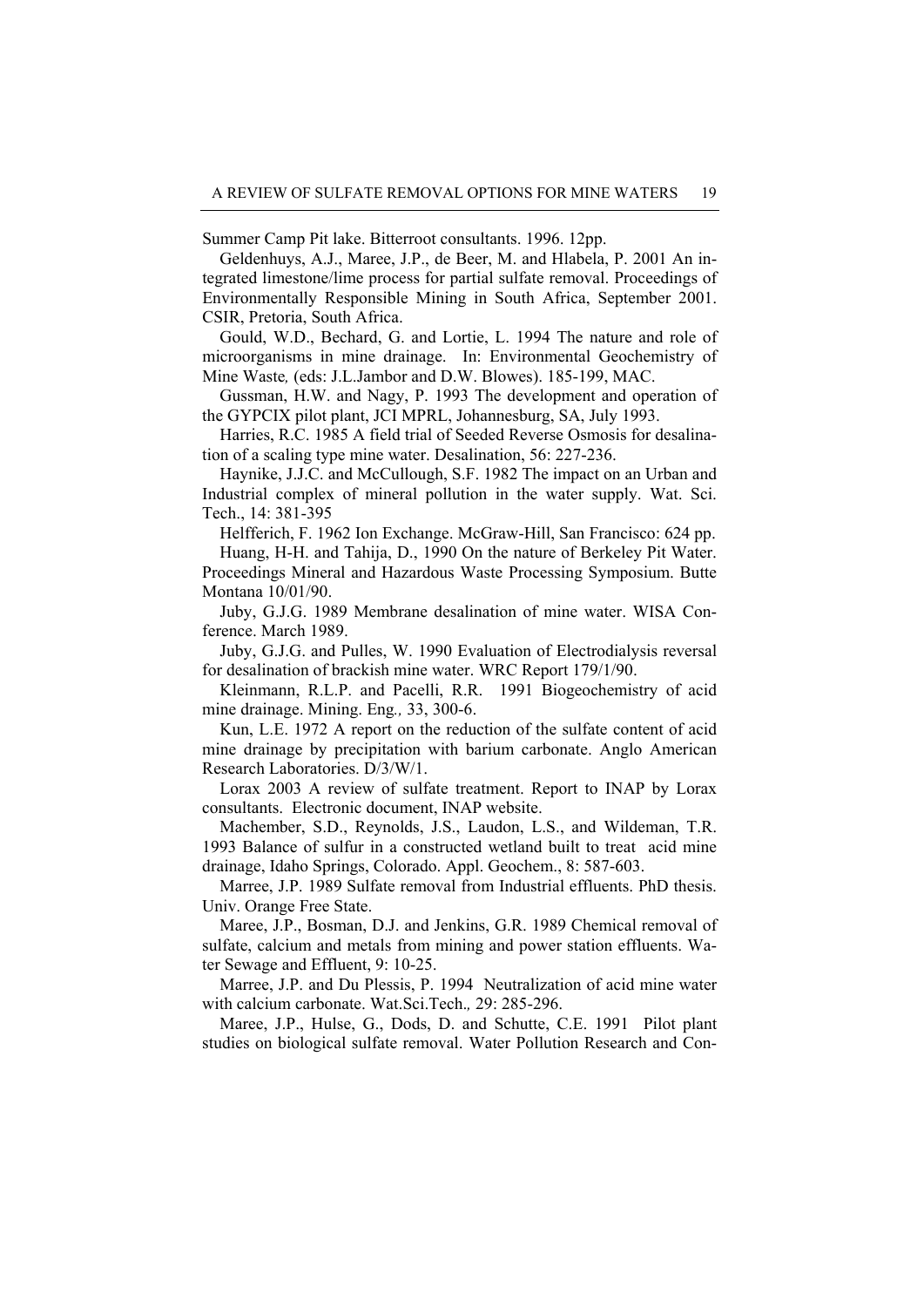trol, part 3. CSIR.

Nordstrom D.K. 1982 Aqueous pyrite oxidation and the consequent formation of secondary minerals. In: Acid Sulfate Weathering*,* 37-56. Soil Sci. Soc. Am.

Pulles, W., Juby, G.J.G., and Busby, R.W. 1992 Development of the Slurry Precipitation and Recycle Reverse Osmosis Technology for desalinating mine waters. Water, Sci. Tech., 25. 25pp.

Rees, S.B. and Bowell, R.J. 1999 Stable Isotopic Modeling of the Longevity of Treatment Processes Operating in a Constructed Wetland for the Amelioration of Acid Mine Drainage. In: IMWA 20<sup>th</sup> Mine Water Conference, Seville, September 1999, 585-590

Robins, R.G. et al.1997 Chemical, physical and biological interaction at the Berkerley Pit, Butte, Montana. Tailings and Mine Waste `97. 529-541. Balkema, Rotterdam.

Robertson, A.M., Everett, D., Du Plessis, P. 1993 Sulfate removal by GYPCIX process following lime treatment. In: SUPERFUND XIV Conference, 30/11-2/12/93, Washington USA.

Sayre, I.M. 1988 International Drinking Water Standards. Journal of AWWA, January 1988.

Schoeman J.J. and Steyn, A. 2001 Investigations into alternative water treatment technologies for the treatment of underground mine water discharged by Grootelvei Proprietary Ltd into the Blesbokspruit, South Africa. Desalination, 133, 13-30.

Smit, J.P. 1999 The purification of polluted mine water. Proceedings of the International Symposium on Mine Water & Environment for the  $21<sup>st</sup>$ Century, Seville, Spain.

Tahija ,D., Huang, H-H., Flores, C., and Shi, Y. 1990 On the treatment of Berkerley Pit Water. Proceedings Mineral and Hazardous Waste Processing Symposium. Butte Montana 10/01/90.

Trudinger, A., Chambers, L.A., and Smith, J.W. 1985 Low temperature sulfate reduction: biological versus abiological. Can.J.Earth Sci., 22, 1910- 1918.

Trusler, G.E., Edwards, R.I., Brouckaert, C.J., and Buckley, C.A. 1988 The chemical removal of sulfates. Proceedings of the 5th National Meeting of the South African Institute of Chemical Engineers, Pretoria, W3-0-W3- 11.

USEPA, 1999 National Recommended Water Quality Criteria Correction. EPA 822-Z-99-001, Washington DC.

USEPA, 2002 Edition of Drinking Water Standards and Health Advisories. EPA 822-R-02-038, Washington DC.

WHO 1996 Guidelines for drinking water quality. Geneva (2 vols.), 2<sup>nd</sup> edition.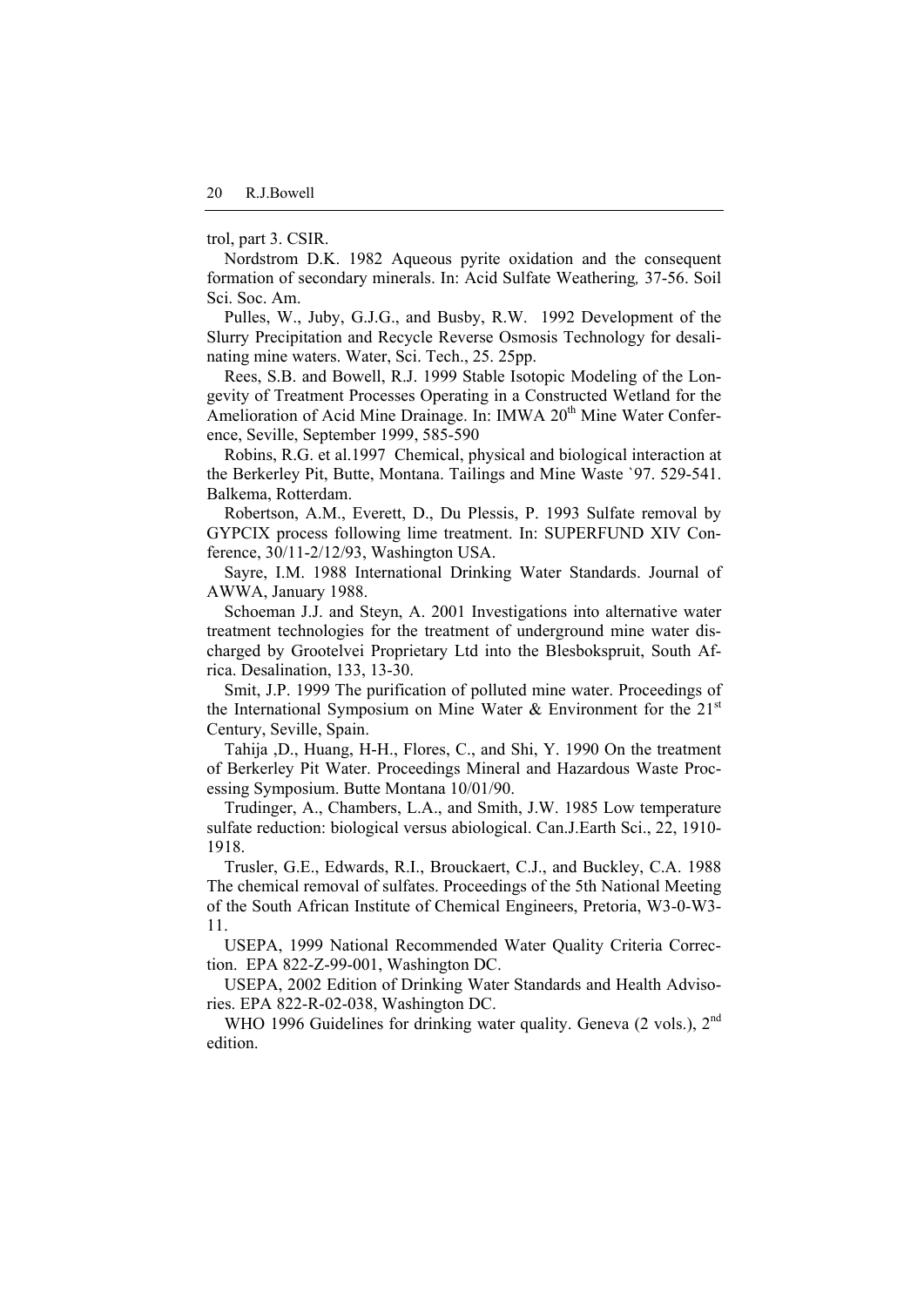Wilsenbach, I., 1986 Cost estimate for barium sulfate reduction. Internal report of the Division of Water Technology, CSIR, 620/2616/6.

Younger, P.L., Banwart, S.A., and Hedin, R.S. 2002 Mine water: Hydrology, Pollution, Remediation. Kluwer Oordecht.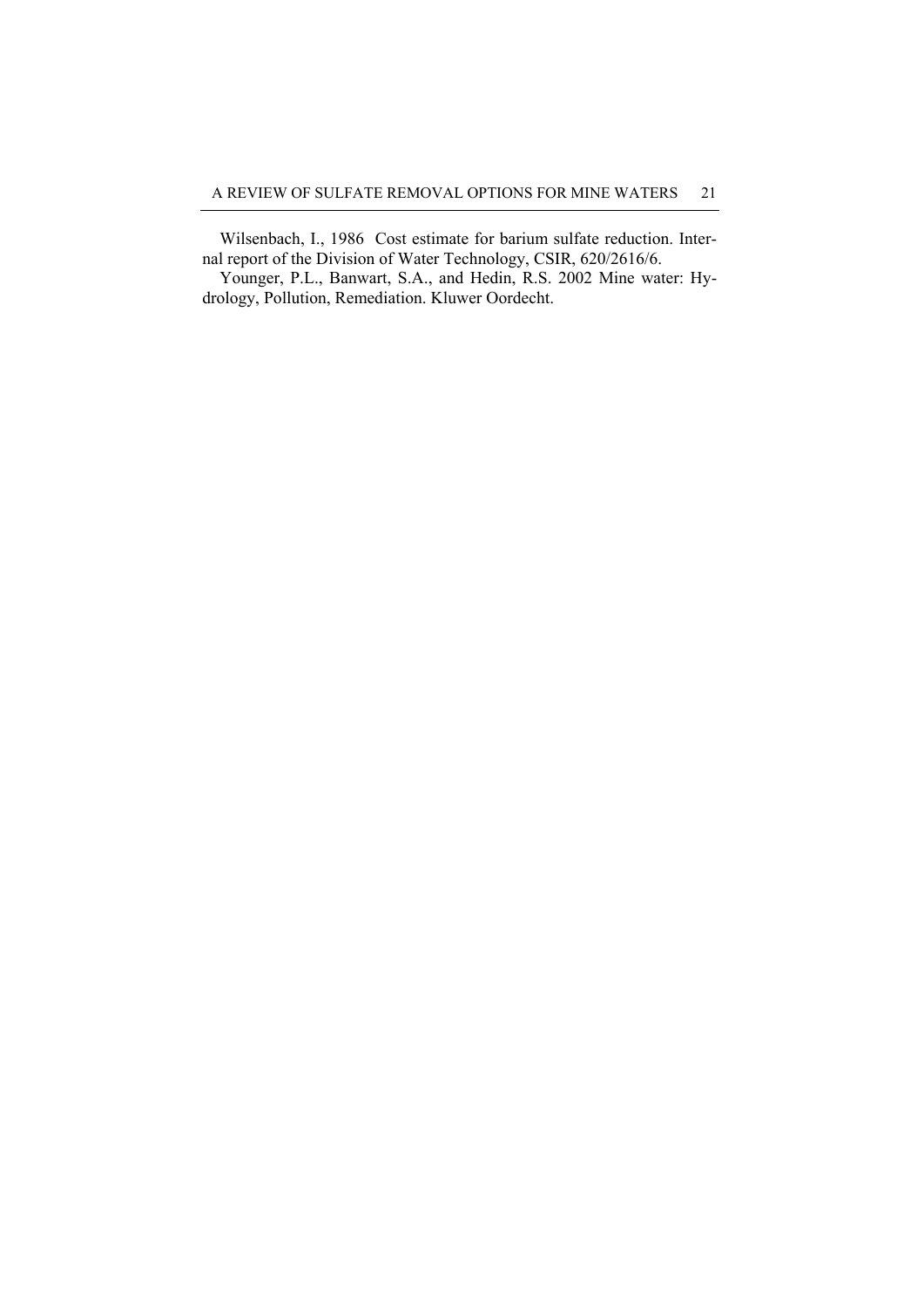| Table A.1                                                                                                         |                                |                                |                                |                                |                                |
|-------------------------------------------------------------------------------------------------------------------|--------------------------------|--------------------------------|--------------------------------|--------------------------------|--------------------------------|
| Summary of case studies on treatment processes using membranes and ion-exchange (after Bowell, 2000; Lorax, 2003) |                                |                                |                                |                                |                                |
|                                                                                                                   | <b>RO</b>                      | <b>SPARRO</b>                  | <b>EDR</b>                     | <b>GYP-CIX</b>                 | <b>Filtration</b>              |
| Pretreatment                                                                                                      | ves                            | ves                            | ves                            | no                             | Yes                            |
| Feed water sulfate                                                                                                | $SO_4$ : any                   | $SO_4$ : any                   | $SO_4$ : any                   | $SO_4$ : any                   | $SO_4$ : any                   |
| limits                                                                                                            |                                |                                |                                |                                |                                |
| Sulfate removal                                                                                                   | $SO_4$ :>99%                   | $SO_4$ :>99%                   | $SO_4$ :>95%                   | $SO_4$ :>95%                   | $SO_4$ :>95%                   |
| <b>Brine production</b>                                                                                           | ves                            | ves                            | ves                            | ves                            | ves                            |
| <b>Sludge production</b>                                                                                          | low                            | low                            | low                            | low-moderate                   | moderate-high                  |
| <b>Monitoring</b>                                                                                                 | low-moderate                   | low-moderate                   | low-moderate                   | low                            | moderate-high                  |
| Maintenance                                                                                                       | high                           | high                           | high                           | moderate                       | high                           |
| Capital cost                                                                                                      | £0.46 $M1$                     | £0.48 $M1$                     | £0.39 $M1$                     | £0.22 $M1$                     | £ $0.28$ M <sup>1</sup>        |
|                                                                                                                   | per $10^3$ m <sup>3</sup> /day | per $10^3$ m <sup>3</sup> /day | per $10^3$ m <sup>3</sup> /day | per $10^3$ m <sup>3</sup> /day | per $10^3$ m <sup>3</sup> /day |
| <b>Operating costs</b>                                                                                            | £ 0.49 / $m^3$                 | £ $0.17/m^3$                   | £ $0.27/m^3$                   | £ 0.33 / $m^3$                 | £ 0.15 / $m^3$                 |
| <b>Advantages</b>                                                                                                 | - drinking water               | - drinking water quality       | - drinking water               | - drinking water               | - drinking water               |
|                                                                                                                   | quality                        | - improved membrane life       | quality                        | quality                        | quality                        |
| <b>Disadvantages</b>                                                                                              | - scaling problems             | - short membrane life          | - scaling problems             | - sludge production            | - scaling problems             |
|                                                                                                                   | - short membrane life          |                                | - short membrane life          |                                | - short membrane life          |
|                                                                                                                   |                                |                                |                                |                                |                                |
| <b>Improvements</b>                                                                                               | - not suitable for             | - membrane life                | - not suitable for             | - sludge recycling             |                                |
|                                                                                                                   | scaling waters                 |                                | scaling waters                 | - metal recovery               |                                |

<span id="page-21-0"></span><sup>1</sup> Conversion used: South African R  $15 = £1 = USD1.78$ )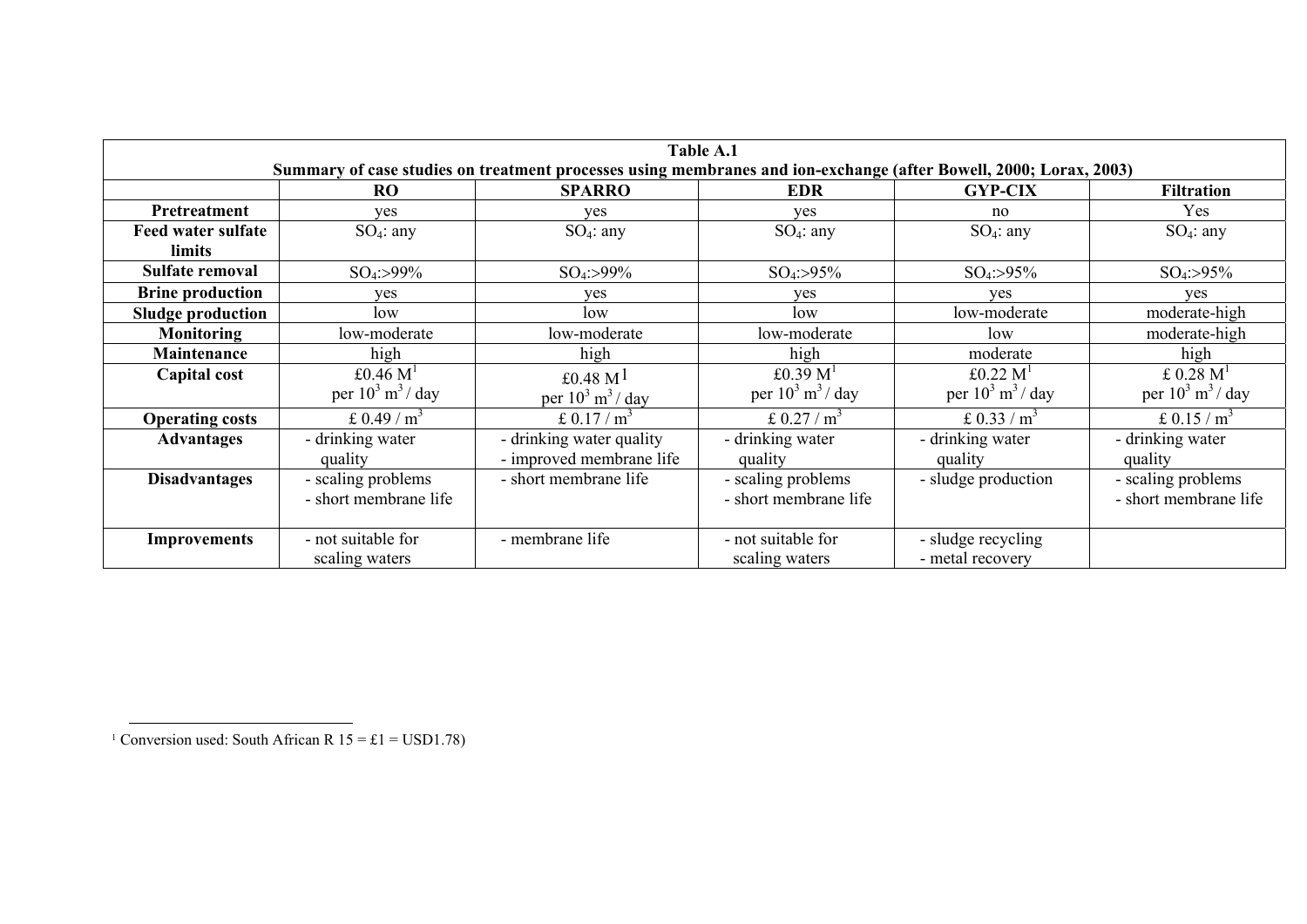<span id="page-22-0"></span>

| Table A.2                                                                 |                                         |                                          |                                          |                                         |  |  |
|---------------------------------------------------------------------------|-----------------------------------------|------------------------------------------|------------------------------------------|-----------------------------------------|--|--|
| Summary of case studies on treatment processes with mineral precipitation |                                         |                                          |                                          |                                         |  |  |
| <b>Limestone / Lime</b><br><b>CESR</b><br><b>SAVMIN</b><br><b>BaS</b>     |                                         |                                          |                                          |                                         |  |  |
| Pretreatment                                                              | no                                      | no                                       | no                                       | no                                      |  |  |
| Feed water sulfate lim-                                                   | $SO_4$ : any                            | $SO_4$ : any                             | $SO_4$ : any                             | $SO_4$ : any / L                        |  |  |
| its                                                                       |                                         |                                          |                                          |                                         |  |  |
| Sulfate removal                                                           | 50 %                                    | $>98\%$                                  | $>90\%$                                  | $>95\%$                                 |  |  |
| <b>Brine production</b>                                                   | no                                      | no                                       | no                                       | no                                      |  |  |
| <b>Sludge production</b>                                                  | low-moderate                            | low-moderate                             | moderate-high                            | high-very high                          |  |  |
| Monitoring                                                                | moderate-high                           | high                                     | high                                     | high                                    |  |  |
| Maintenance                                                               | low                                     | low                                      | low                                      | low                                     |  |  |
| Capital cost <sup>2</sup>                                                 | £ 0.13 M per $10^3$ m <sup>3</sup> /day | £ 0.25 M per $10^3$ m <sup>3</sup> / day | £ 0.18 M per $10^3$ m <sup>3</sup> / day | £0.22 M per $10^3$ m <sup>3</sup> / day |  |  |
|                                                                           |                                         | $(\Delta SO_4: 2,000mg / L)$             |                                          |                                         |  |  |
| Operating costs <sup>1</sup>                                              | £ $0.34/m^3$                            | £ $0.22/m^3$                             | £ 0.12 / $m^3$                           | £ 0.44 / $m^3$                          |  |  |
|                                                                           |                                         | $(SO_4: 2,000mg / L)$                    |                                          | $(SO_4: 1,500mg / L)$                   |  |  |
| <b>Advantages</b>                                                         | - also trace metal removal              | - low levels of sulphate                 | - low levels of sulphate                 | - low levels of sulphate                |  |  |
|                                                                           | - very cheap                            | - recycling of expensive BaS             | - recycling of ettringite                | - also trace metal removal              |  |  |
|                                                                           |                                         |                                          | - also trace metal removal               |                                         |  |  |
| <b>Disadvantages</b>                                                      | - limited sulphate removal              | - little trace metal removal             | - production of sludges                  | - production of sludges                 |  |  |
|                                                                           | - production of sludges                 | - production of sludges                  |                                          |                                         |  |  |
| <b>Improvements</b>                                                       | - recycling of sludges                  | - recycling of sludges                   | - recycling of sludges                   | - recycling of sludges                  |  |  |